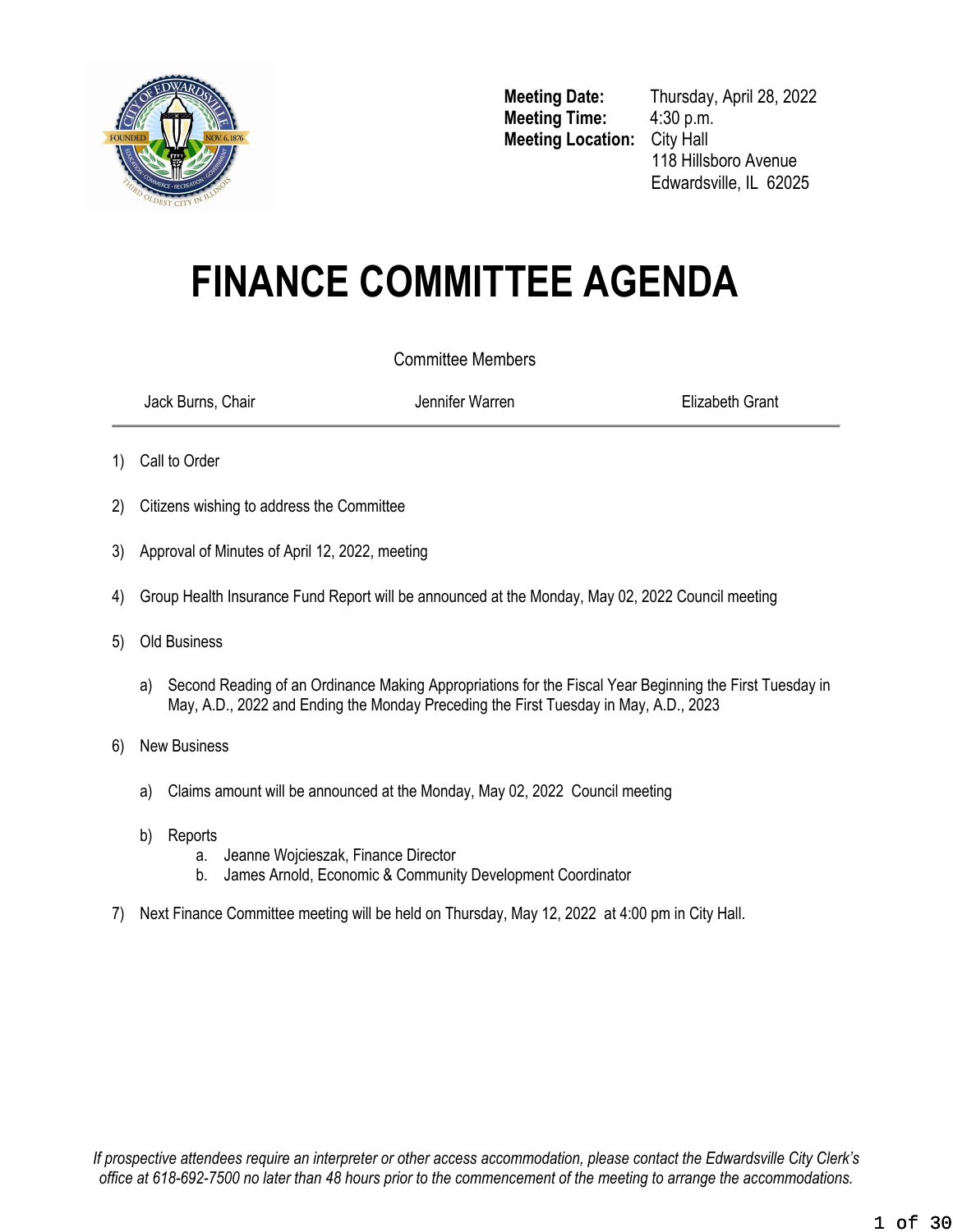#### **City of Edwardsville**

#### **Finance Committee Minutes**

#### **April 12, 2022**

#### **6:00 p.m.**

Alderman Jack Burns called the meeting to order at 6:00 p.m. in the Governor Edwards Conference Room in City Hall, located at 118 Hillsboro Avenue in Edwardsville, Illinois.

Roll Call: Aldermen Burns, Chairman and Alderwoman Grant answered present. Alderwoman Warren was excused.

Also Present: Jeanne Wojcieszak, Director of Finance; Kevin Head, City Administrator; James Whiteford, Fire Chief; Eric Williams, Public Works Director, and James Arnold, Economic Community Development Director.

No public comment was made.

Motion by Burns, seconded by Grant, to approve the minutes of the Finance Committee meeting held on March 10, 2022. Motion carried with Burns and Grant voting aye.

Group Health Insurance Fund Insurance Report will be announced at the Tuesday, April 19, 2022 Council meeting.

#### **Old Business:**

None

#### **New Business:**

Claims amount will be announced at the Tuesday, April 19, 2022 Council meeting.

Motion by Burns, seconded by Grant, to approve and forward to Council a Resolution Establishing a Budget for the Fiscal Year Beginning the First Tuesday in May, A.D., 2022 and Ending the Monday Preceding the First Tuesday in May, A.D., 2023. Motion carried by Burns and Grant voting aye.

Motion by Burns, seconded by Grant, to approve and forward to Council an Ordinance Making Appropriations for the Fiscal Year Beginning the First Tuesday in May, A.D., 2022 and Ending the Monday Preceding the First Tuesday in May, A.D., 2023 *(First Reading).* Motion carried with Burns and Grant voting aye.

Jeanne Wojcieszak, Finance Director presented the FY22-23 Budget.

James Arnold, Economic Community Development Coordinator, provided an update on new businesses.

Finance Committee will meet on Thursday, April 28, 2022 at 4:00 p.m. in City Hall.

There being no further business, meeting adjourned at 7:26 p.m.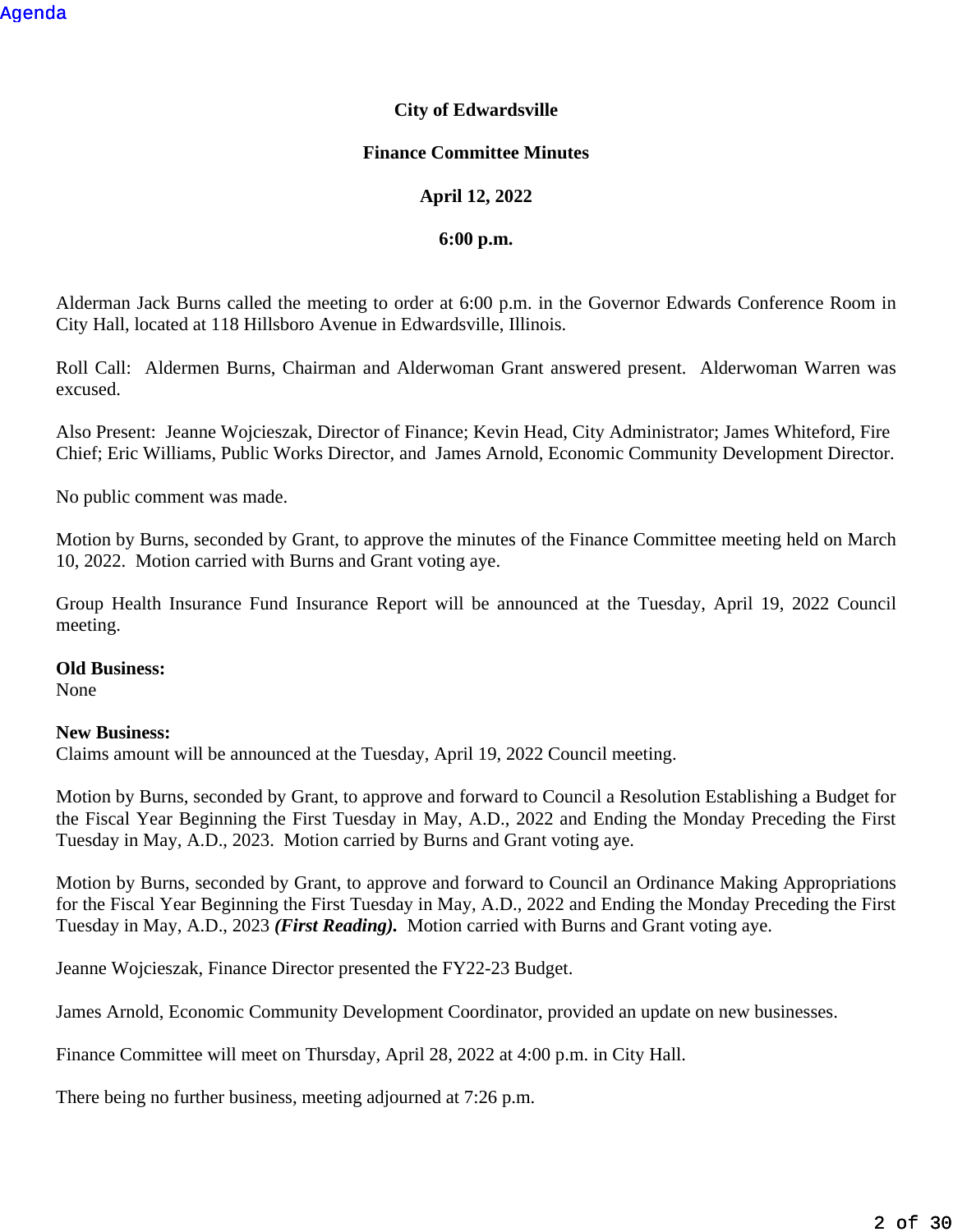Jack Burns, Chairman

\_\_\_\_\_\_\_\_\_\_\_\_\_\_\_\_\_\_\_\_\_\_\_\_\_\_\_\_\_

JW/saj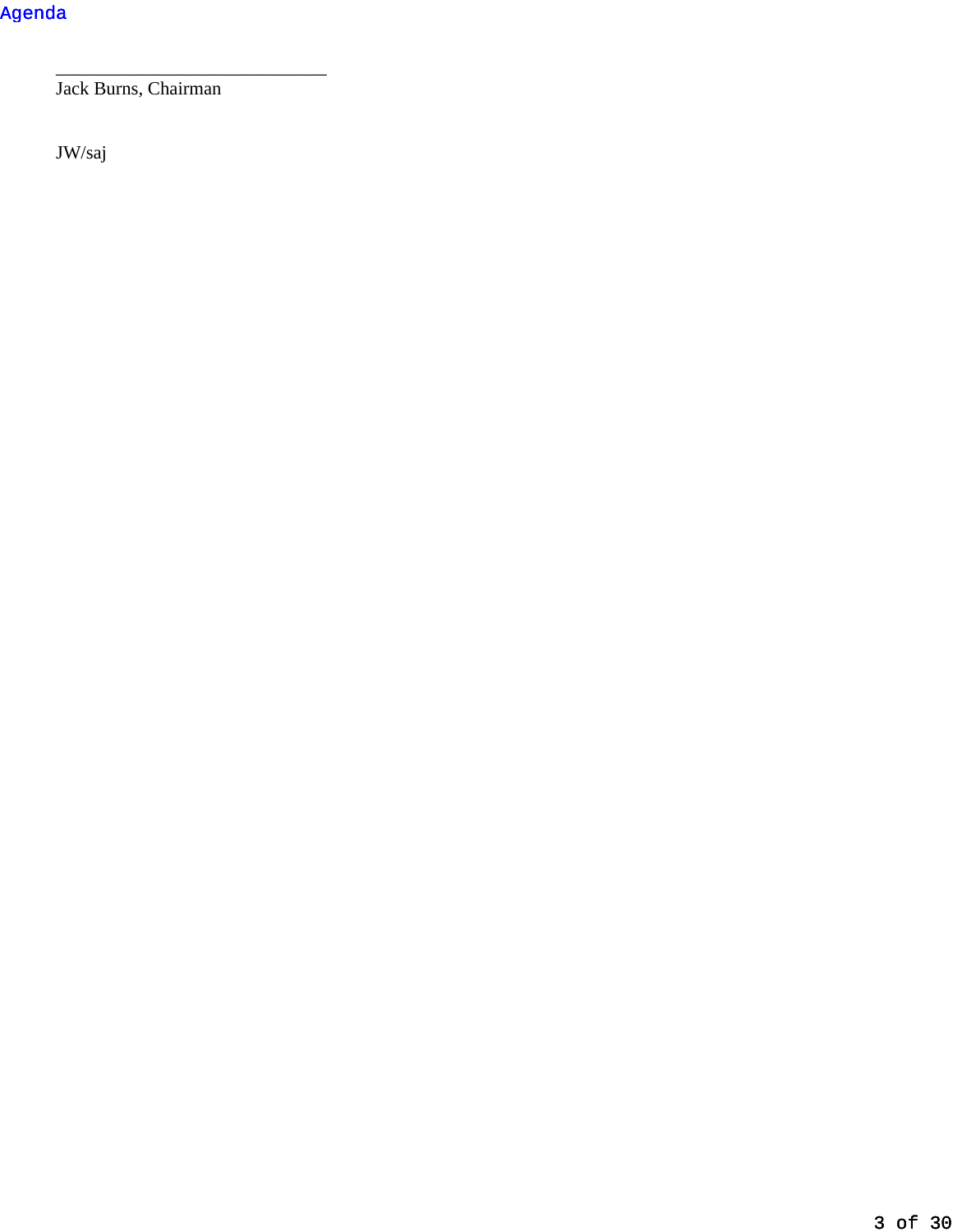

## **DATE: April 12, 2022**

## **ACTION ITEM TITLE:**

Approval of an Ordinance Making Appropriations for the Fiscal Year Beginning the First Tuesday in May, A.D., 2022 and Ending the Monday Preceding the First Tuesday in May, A.D., 2023

## **ORIGIN: Department of Finance**

## **SUMMARY:**

This ordinance appropriates funds for expenditures for the fiscal year beginning May 2022 and ending April 2023 for all funds for the City of Edwardsville.

## **RATIONALE:**

The appropriation ordinance serves as a limit on what a public entity may spend during the fiscal year; it serves as a statement of the maximum amount that the municipality could conceivably spend if sufficient funds were available. Municipalities may not expend funds or enter into contracts unless the expenditure is contained within the appropriation ordinance. Therefore, the ordinance must anticipate all possible expenditures during the coming year. In doing so, the appropriation ordinance exceeds the amounts that actually will be received and expended, which is expressed in the budget documents. Municipalities must pass and approve an appropriation ordinance during the first quarter of the fiscal year.

Municipalities may still adopt a budget for internal operations and planning purposes, however an appropriations ordinance is required to actually expend the funds.

**COMPLIANCE WITH COMPREHENSIVE PLAN OR OTHER PLAN:**

**SUGGESTED COUNCIL ACTION:**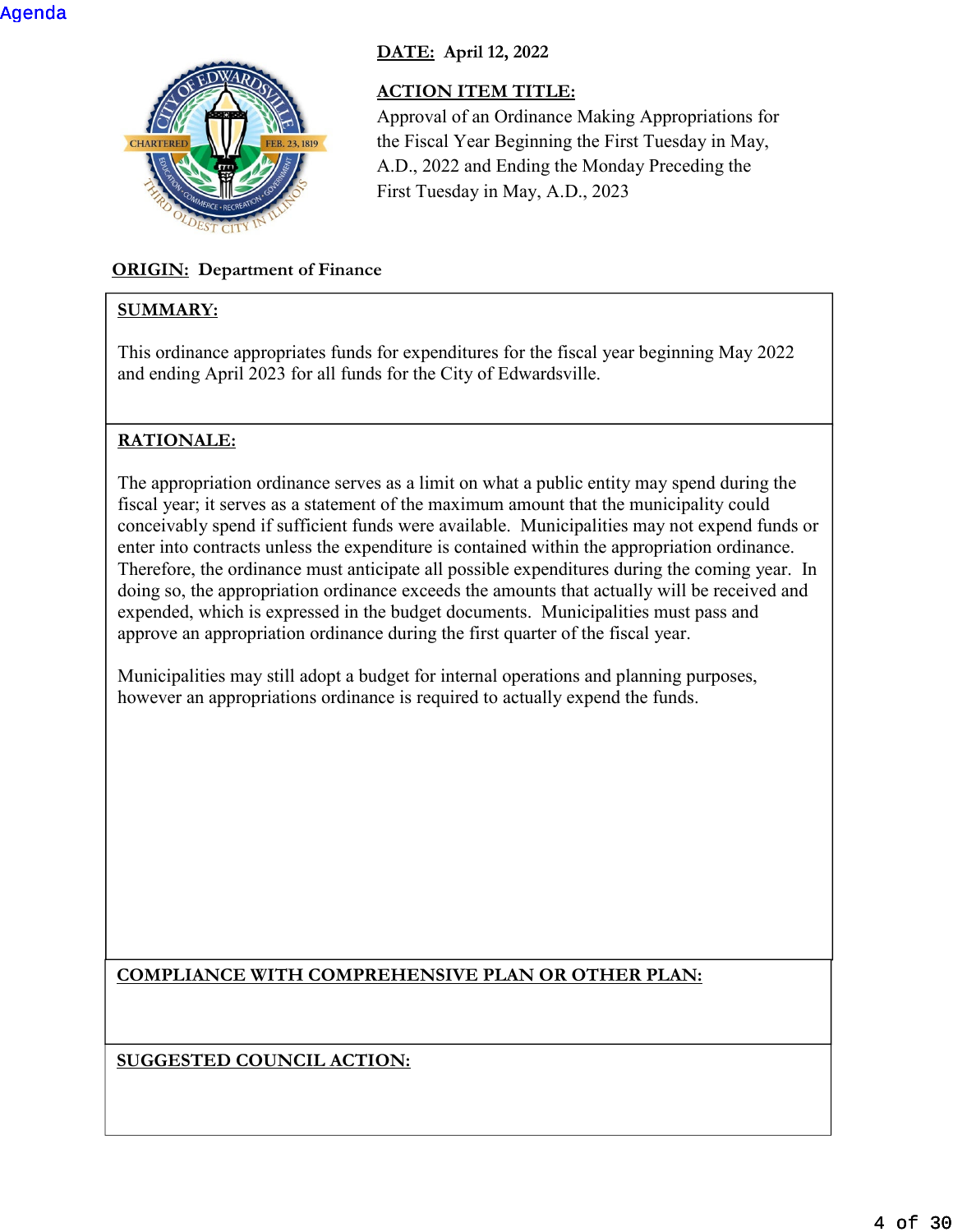#### **ORDINANCE NO. \_\_\_\_\_\_\_\_\_\_\_\_**

#### **AN ORDINANCE MAKING APPROPRIATIONS FOR THE FISCAL YEAR BEGINNING THE FIRST TUESDAY IN MAY, A.D., 2022 AND ENDING THE MONDAY PRECEDING THE FIRST TUESDAY IN MAY, A.D. 2023**

#### **BE IT ORDAINED BY THE CITY COUNCIL OF THE CITY OF EDWARDSVILLE, ILLINOIS AS FOLLOWS:**

**SECTION 1:** That the following sums of money, or as much thereof as may be authorized by law, as may be needed or deemed necessary to defray all expenses and liabilities of the City of Edwardsville, Madison County, Illinois, be and the same are hereby appropriated for corporate purposes and objects of said City hereinafter specified for the fiscal year beginning the First Tuesday in May, A.D. 2022 and ending the Monday preceding the First Tuesday in May, A.D. 2023.

#### **GENERAL FUND**

| <b>Estimated Cash Balance at April 30, 2022</b> | 12,144,263 |
|-------------------------------------------------|------------|
| <b>Estimated Receipts</b>                       |            |
| Property Tax Receipts                           | 7,446,746  |
| Property Tax Receipts- Road & Bridge            | 164,800    |
| Telecommunications Tax                          | 166,860    |
| Charter Cable TV Receipts                       | 295,610    |
| Ameren Franchise Fees                           | 248,766    |
| Tobacco/Sidewalk Dining Licenses                | 1,082      |
| Liquor Licenses                                 | 59,740     |
| <b>Transient Business License</b>               | 1,030      |
| Food Truck License                              | 1,030      |
| Caterer's Permit                                | 3,090      |
| Video Gaming License                            | 13,905     |
| <b>Building Permit Fees</b>                     | 95,790     |
| <b>Plumbing Permit Fees</b>                     | 160,680    |
| <b>Electrical Permit Fees</b>                   | 124,630    |
| <b>Sign Permit Fees</b>                         | 1,030      |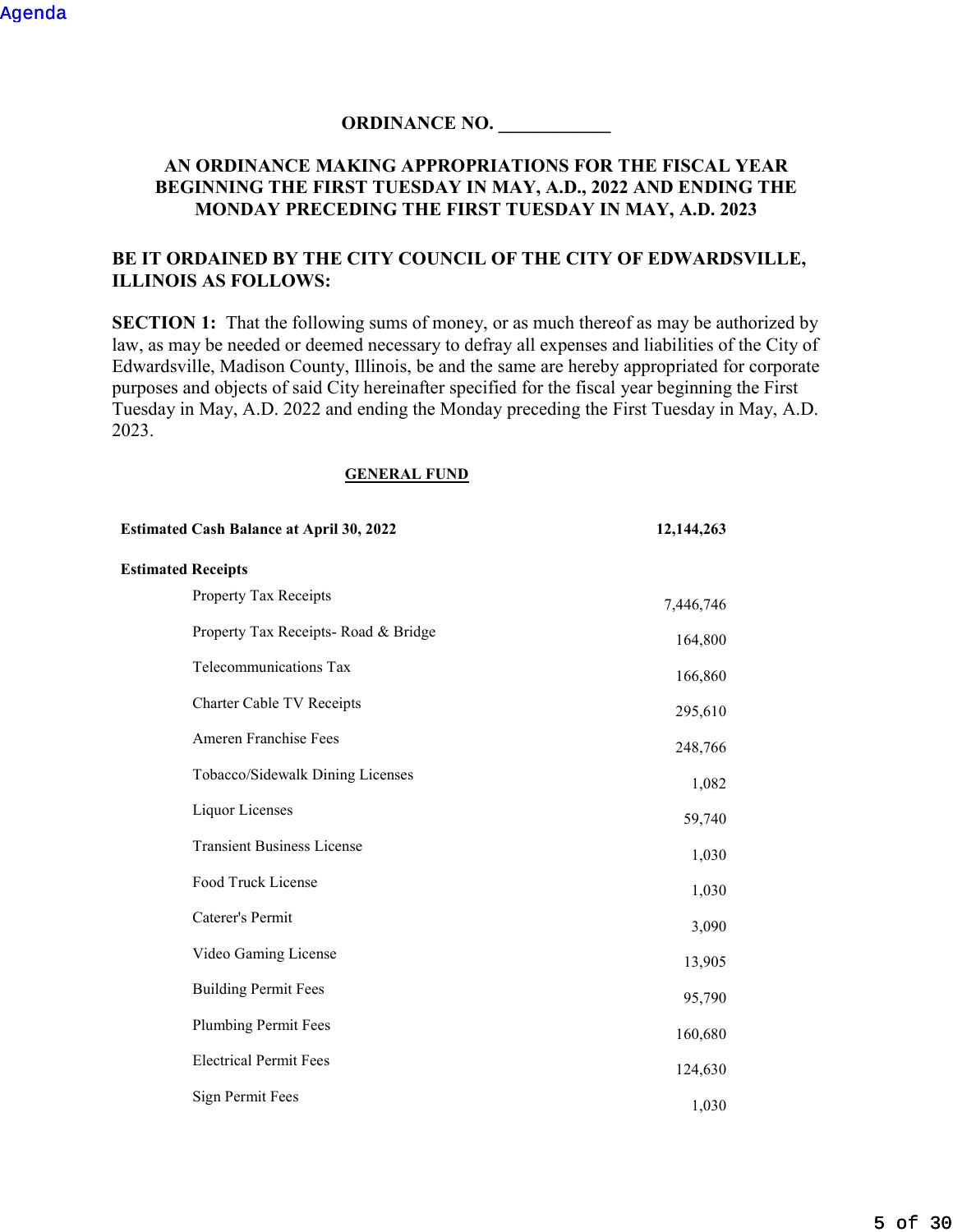| Rezone Fees/Special Use Permits   | 17,510    |
|-----------------------------------|-----------|
| Rental Registration               | 104,030   |
| Vacant Structure Fee              | 2,060     |
| Rental Income                     | 3,816     |
| Lease Income-Towers               | 72,203    |
| Interest Income                   | 20,600    |
| Fort Russell Fire Agreement       | 56,650    |
| <b>IDOT</b> Highway Maintenance   | 23,690    |
| SRO Reimbursement                 | 515,000   |
| <b>Grants-Bulletproof Vests</b>   | 2,575     |
| Municipal Sales Tax               | 8,452,795 |
| Illinois State Income Tax         | 3,653,099 |
| Replacement Tax-Personal Property | 303,850   |
| State Use Tax                     | 1,035,459 |
| Auto Rental Tax                   | 103       |
| Home Rule Sales Tax               | 733,338   |
| State Cannabis Use Tax            | 53,844    |
| Ambulance Service                 | 842,540   |
| Death/Birth Certificates          | 53,560    |
| Death Certificate Stock Paper     | 4,120     |
| Subdivision Inspection            | 3,090     |
| Homefield Aggregation Fee         | 72,100    |
| Misc. Charges for Services        | 9,270     |
| Municipal Court Fees              | 19,570    |
| Fines/Fees Circuit                | 94,760    |
| Fines/Fees Parking Fines          | 22,660    |
| Fines/Fees - DUI                  |           |
| Fines/Fees Code Violations        | 2,060     |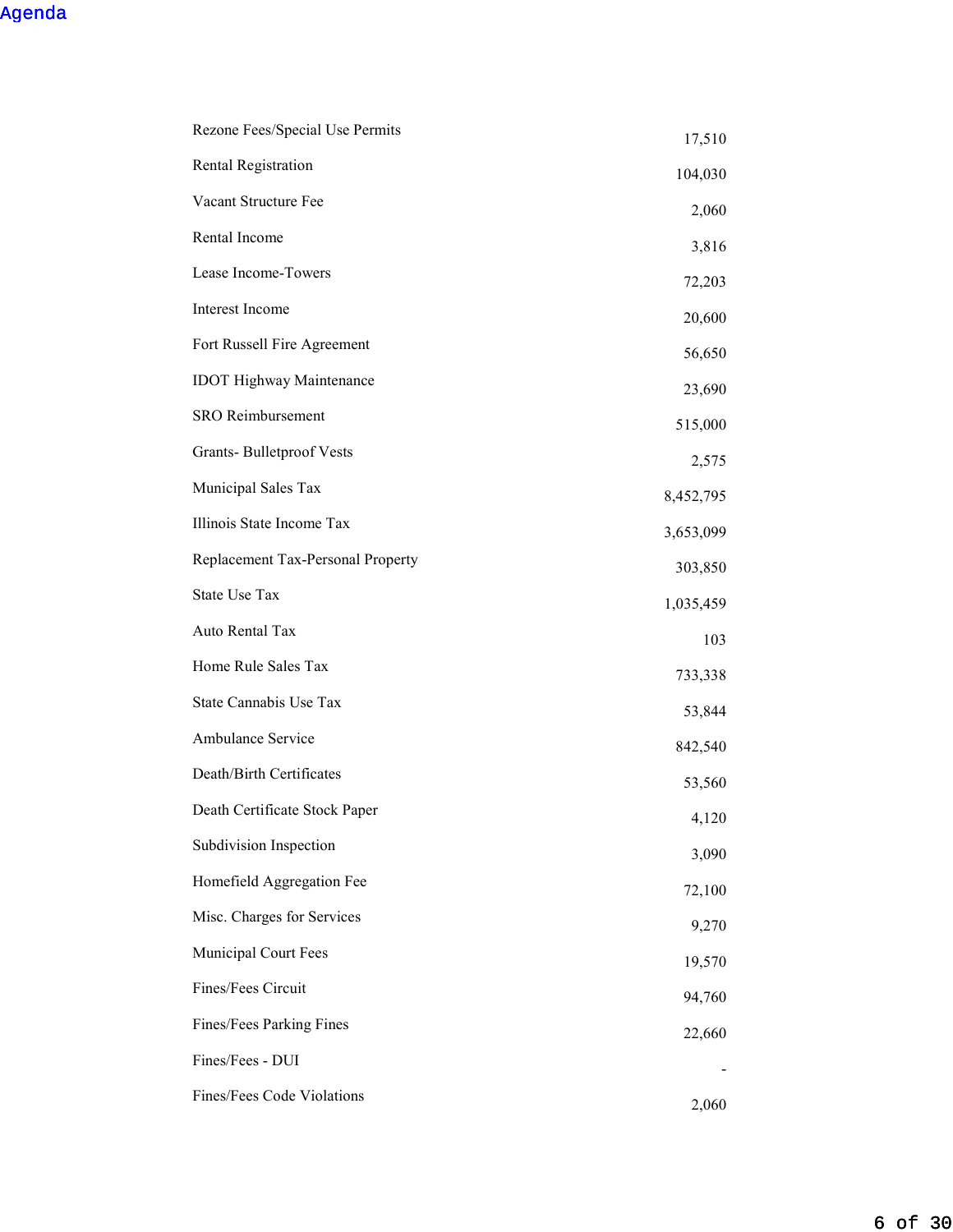| Fines/Fees Administrative Towing                | 71,070     |
|-------------------------------------------------|------------|
| Photocopy/Print/Fax                             | 8,240      |
| Scrap Metal Sales                               | 3,090      |
| <b>DARE</b> Donations                           | 37,080     |
| Miscellaneous Income                            | 154,500    |
| Transfer from Other Funds                       | 611,820    |
| Park Income                                     | 8,240      |
| Recreation Income                               | 21,630     |
| Sports Leagues Income                           | 104,854    |
| <b>Community Activities</b>                     | 15,399     |
| <b>Community Events</b>                         | 24,566     |
|                                                 |            |
| <b>Total Estimated Receipts</b>                 | 26,019,629 |
| <b>Expenditures</b>                             |            |
| Salaries & Wages                                | 14,507,149 |
| Employee Benefits & Costs                       | 2,858,924  |
| <b>Staff Development</b>                        | 204,625    |
| Repair, Maintenance & Utilities                 | 2,015,267  |
| <b>Contractual Services</b>                     | 2,451,128  |
| Commodities                                     | 1,102,930  |
| Miscellaneous                                   | 7,725      |
| Transfers                                       | 2,877,112  |
| <b>Total Expenditures</b>                       | 26,024,861 |
| <b>General Fund Total Appropriations</b>        | 26,024,861 |
| <b>Estimated Cash Balance at April 30, 2023</b> | 12,139,031 |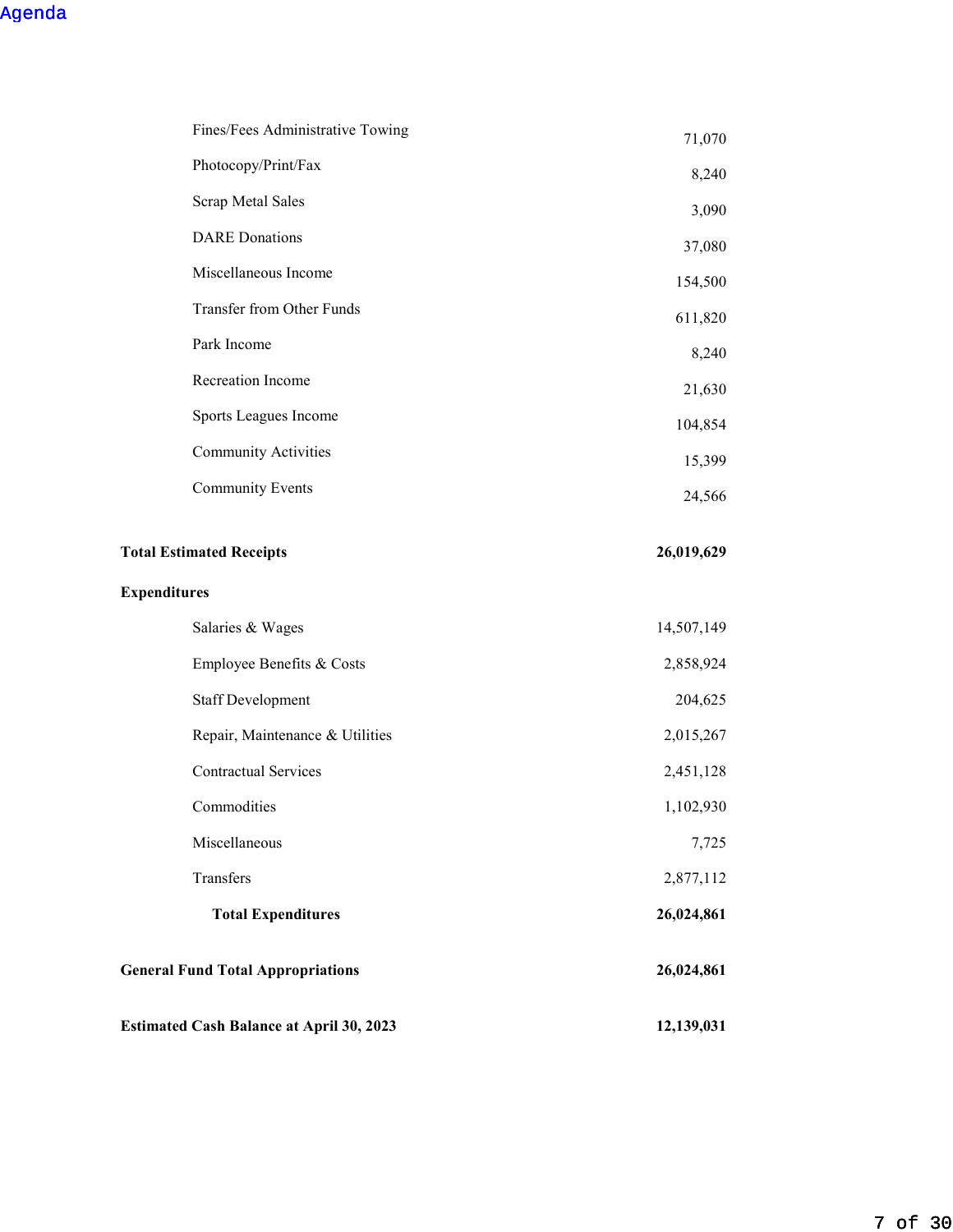## **PLUMMER FAMILY PARK OPERATING FUND**

| <b>Estimated Cash Balance at April 30, 2022</b>                | 89,939  |
|----------------------------------------------------------------|---------|
| <b>Estimated Receipts:</b>                                     |         |
| Rental Income                                                  | 127,720 |
| Registration                                                   | 28,840  |
| Sponsorships                                                   | 15,450  |
| <b>Concession Stand Receipts</b>                               | 216,300 |
| <b>Total Estimated Receipts</b>                                | 388,310 |
| <b>Expenditures</b>                                            |         |
| Salaries & Wages                                               | 103,000 |
| Employee Benefits & Costs                                      | 1,030   |
| <b>Staff Development</b>                                       | 3,090   |
| Repair, Main & Utilities                                       | 90,640  |
| <b>Contractual Services</b>                                    | 27,810  |
| Commodities                                                    | 141,625 |
| Capital Outlays                                                | 20,600  |
| <b>Plummer Family Park Operating Fund Total Appropriations</b> | 387,795 |
| <b>Estimated Cash Balance at April 30, 2023</b>                | 90,454  |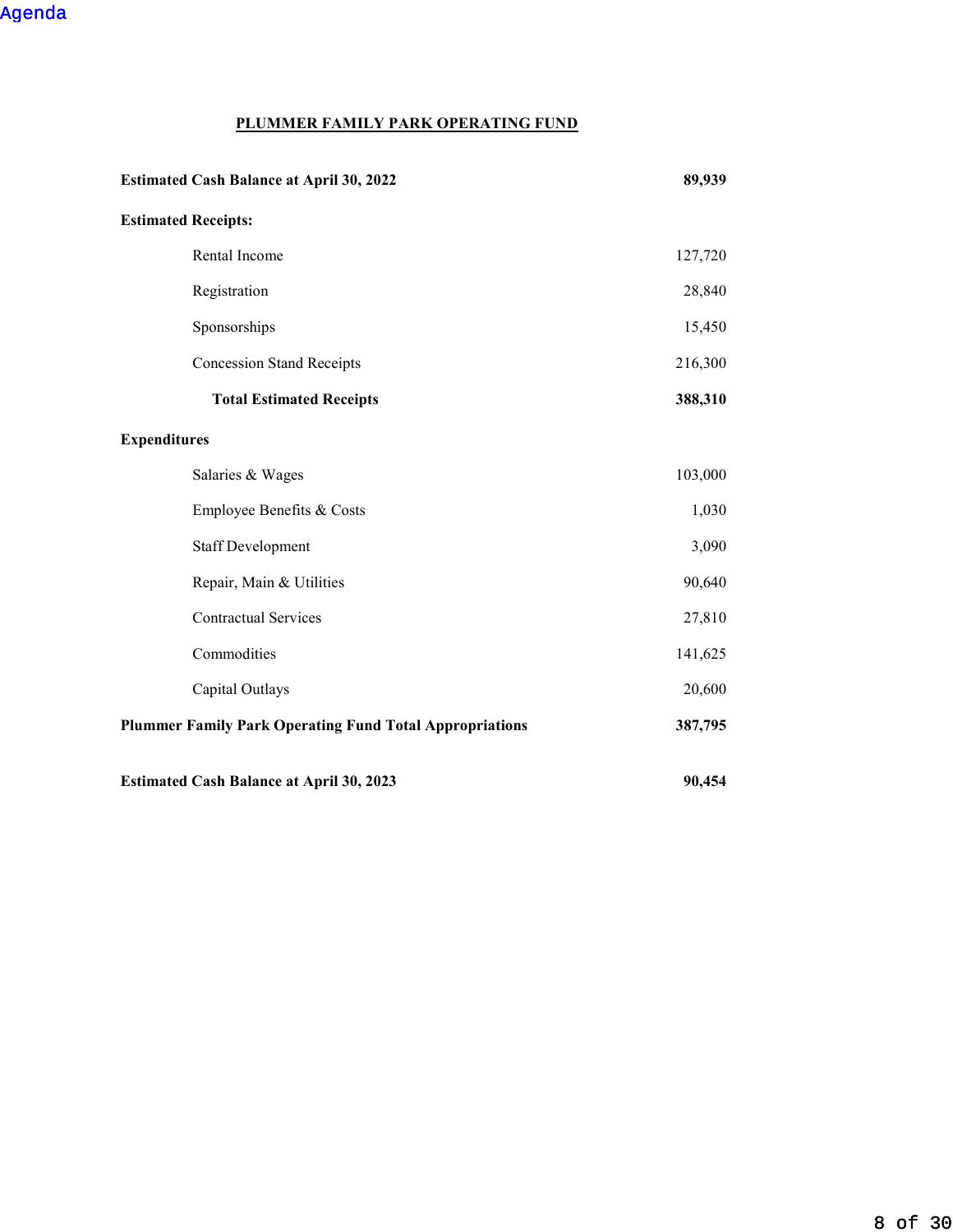```
Agenda
```
## **RP LUMBER CENTER OPERATING FUND**

| <b>Estimated Cash Balance at April 30, 2022</b>      | (49, 152) |
|------------------------------------------------------|-----------|
| <b>Estimated Receipts:</b>                           |           |
| Rental Income                                        | 587,100   |
| Charges for Services                                 | 1,030     |
| Registration                                         | 103,000   |
| Membership                                           | 136,990   |
| <b>Admission Charges</b>                             | 89,610    |
| <b>Equipment Rental</b>                              | 13,390    |
| <b>Concession Stand Receipts</b>                     | 133,900   |
| Advertising                                          | 10,300    |
| <b>Total Estimated Receipts</b>                      | 1,075,320 |
| <b>Expenditures</b>                                  |           |
| Salaries & Wages                                     | 437,236   |
| Employee Benefits & Costs                            | 32,950    |
| <b>Staff Development</b>                             | 4,120     |
| Repair, Main & Utilities                             | 119,995   |
| <b>Contractual Services</b>                          | 42,745    |
| Commodities                                          | 107,481   |
| Capital Outlays                                      | 25,750    |
| Transfers to Other Funds                             | 242,050   |
| <b>RP Lumber Operating Fund Total Appropriations</b> | 1,012,326 |
| <b>Estimated Cash Balance at April 30, 2023</b>      | 13,842    |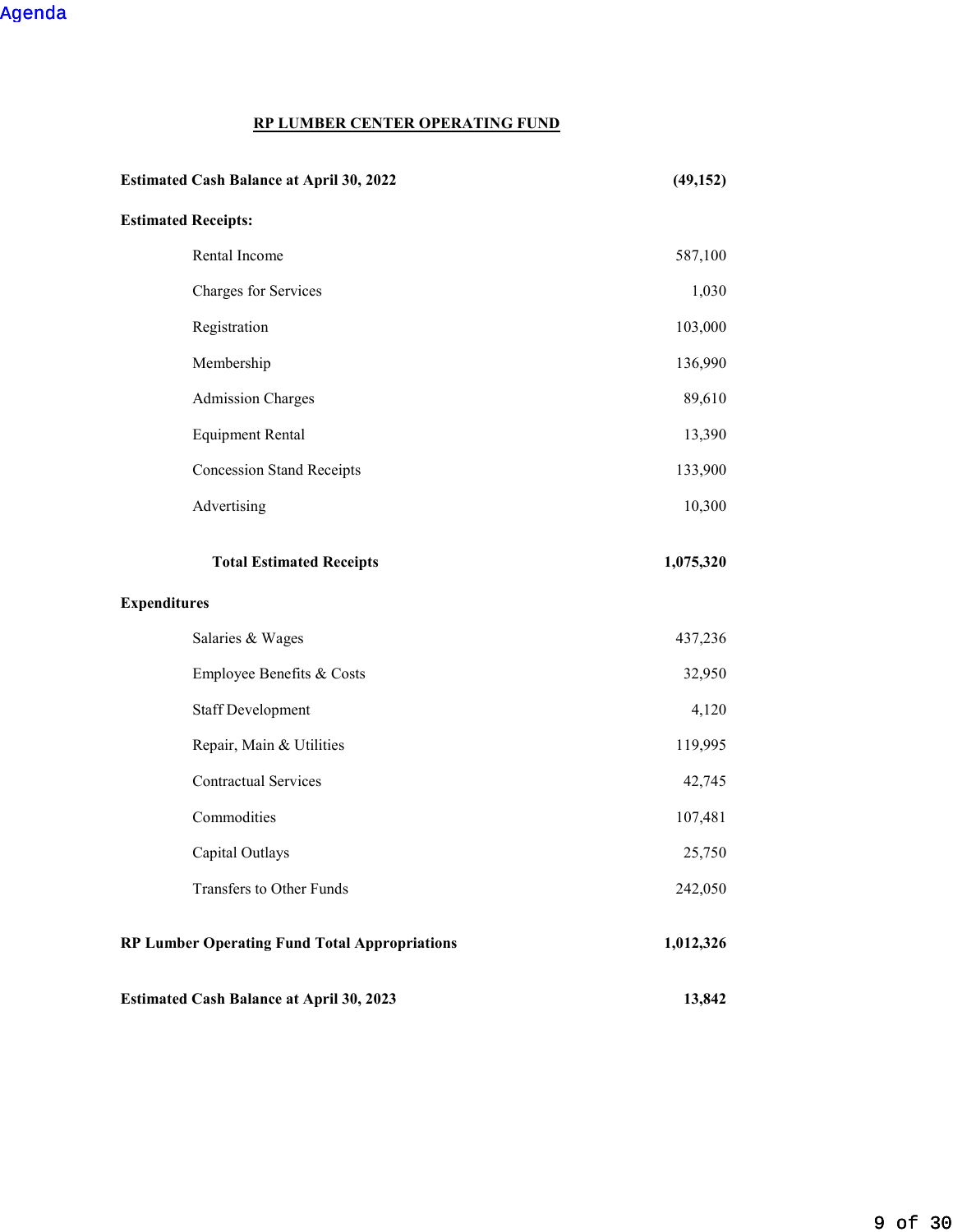## **ANNEXATION FUND**

| <b>Estimated Cash Balance at April 30, 2022</b> | 20,364 |
|-------------------------------------------------|--------|
| <b>Estimated Receipts:</b>                      |        |
| Charges for Services                            | 30,900 |
| <b>Total Estimated Receipts</b>                 | 30,900 |
| <b>Expenditures</b>                             |        |
| Capital Outlays                                 | 21,164 |
| <b>Annexation Fund Total Appropriations</b>     | 21,164 |
| <b>Estimated Cash Balance at April 30, 2023</b> | 30,100 |

#### **CAPITAL IMPROVEMENT FUND**

| <b>Estimated Cash Balance at April 30, 2022</b>      | 3,093,068 |
|------------------------------------------------------|-----------|
| <b>Estimated Receipts:</b>                           |           |
| Property Tax                                         | 957,717   |
| Food and Beverage Tax                                | 442,900   |
| <b>Utility Tax</b>                                   | 1,442,000 |
| Home Rule Sales Tax                                  | 574,662   |
| Miscellaneous Income                                 | 540,174   |
| <b>Total Estimated Receipts</b>                      | 3,957,453 |
| <b>Expenditures</b>                                  |           |
| Repair, Maintenance & Utilities                      | 309,000   |
| <b>Contractual Services</b>                          | 551,050   |
| Capital Outlays                                      | 4,769,869 |
| Debt Service                                         | 339,254   |
| Transfers                                            | 116,390   |
| <b>Capital Improvement Fund Total Appropriations</b> | 6,085,563 |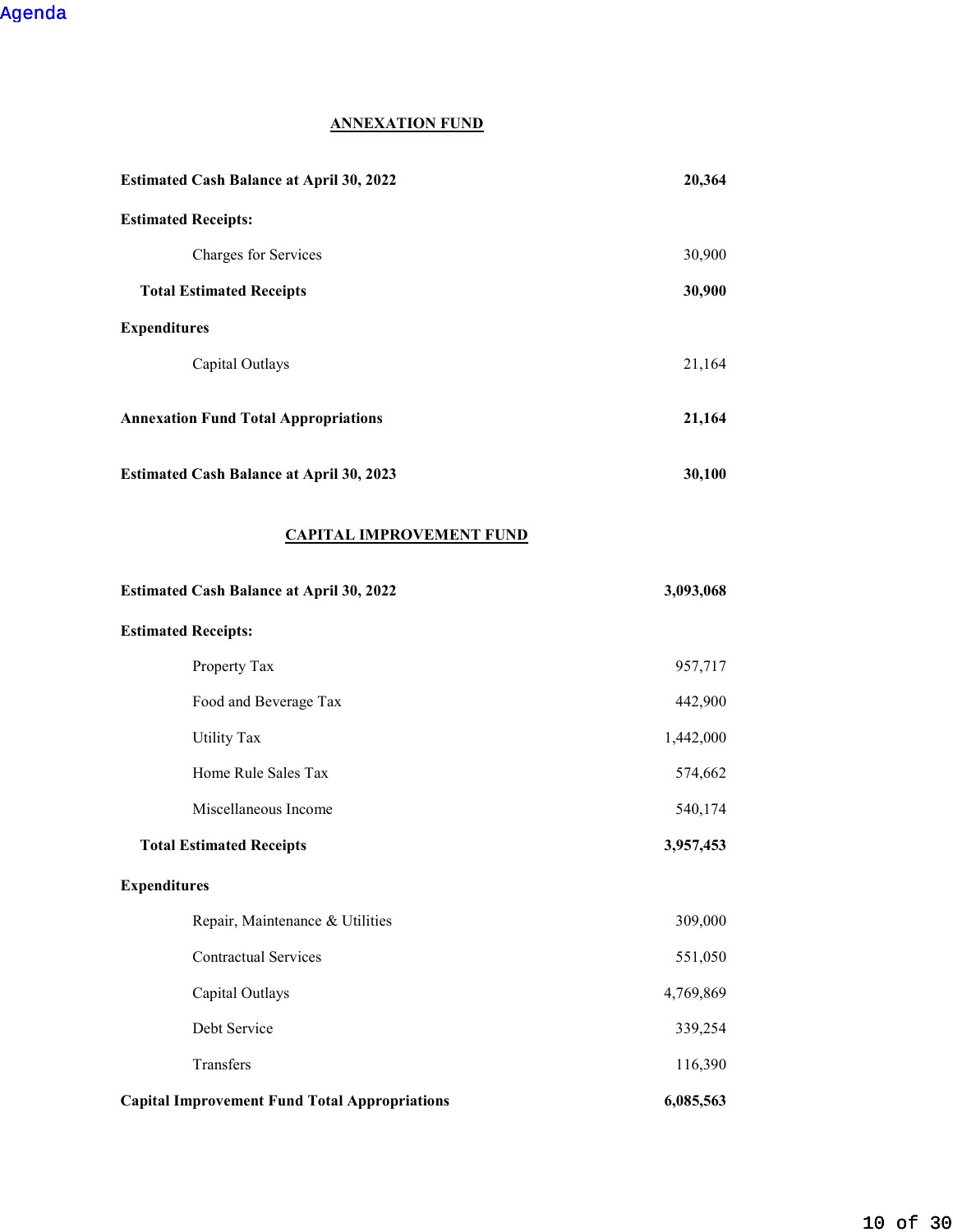**Estimated Cash Balance at April 30, 2023 964,957** 

#### **COMMUNITY REDEVELOPMENT FUND**

| <b>Estimated Cash Balance at April 30, 2022</b>          | (157,666) |
|----------------------------------------------------------|-----------|
| <b>Estimated Receipts:</b>                               |           |
| Amusement Tax                                            | 111,240   |
| Telecommunication Tax                                    | 148,320   |
| Hotel Motel Tax                                          | 37,080    |
| Video Gaming Tax                                         | 30,900    |
| <b>Grant Receipts</b>                                    | 373,890   |
| <b>Total Estimated Receipts</b>                          | 701,430   |
| <b>Expenditures</b>                                      |           |
| Commodities                                              | 25,750    |
| Capital Outlay                                           | 231,750   |
| Transfers                                                | 206,000   |
| <b>Community Redevelopment Fund Total Appropriations</b> | 463,500   |
| <b>Estimated Cash Balance at April 30, 2023</b>          | 80,264    |
| <b>DUI FUND</b>                                          |           |
| <b>Estimated Cash Balance at April 30, 2022</b>          | 32,475    |
| <b>Estimated Receipts:</b>                               |           |
| <b>DUI</b> Fines                                         | 10,300    |
| <b>Total Estimated Receipts</b>                          | 10,300    |
| <b>Expenditures</b>                                      |           |
| Capital Outlays                                          | 31,930    |
| <b>DUI Fund Total Appropriations</b>                     | 31,930    |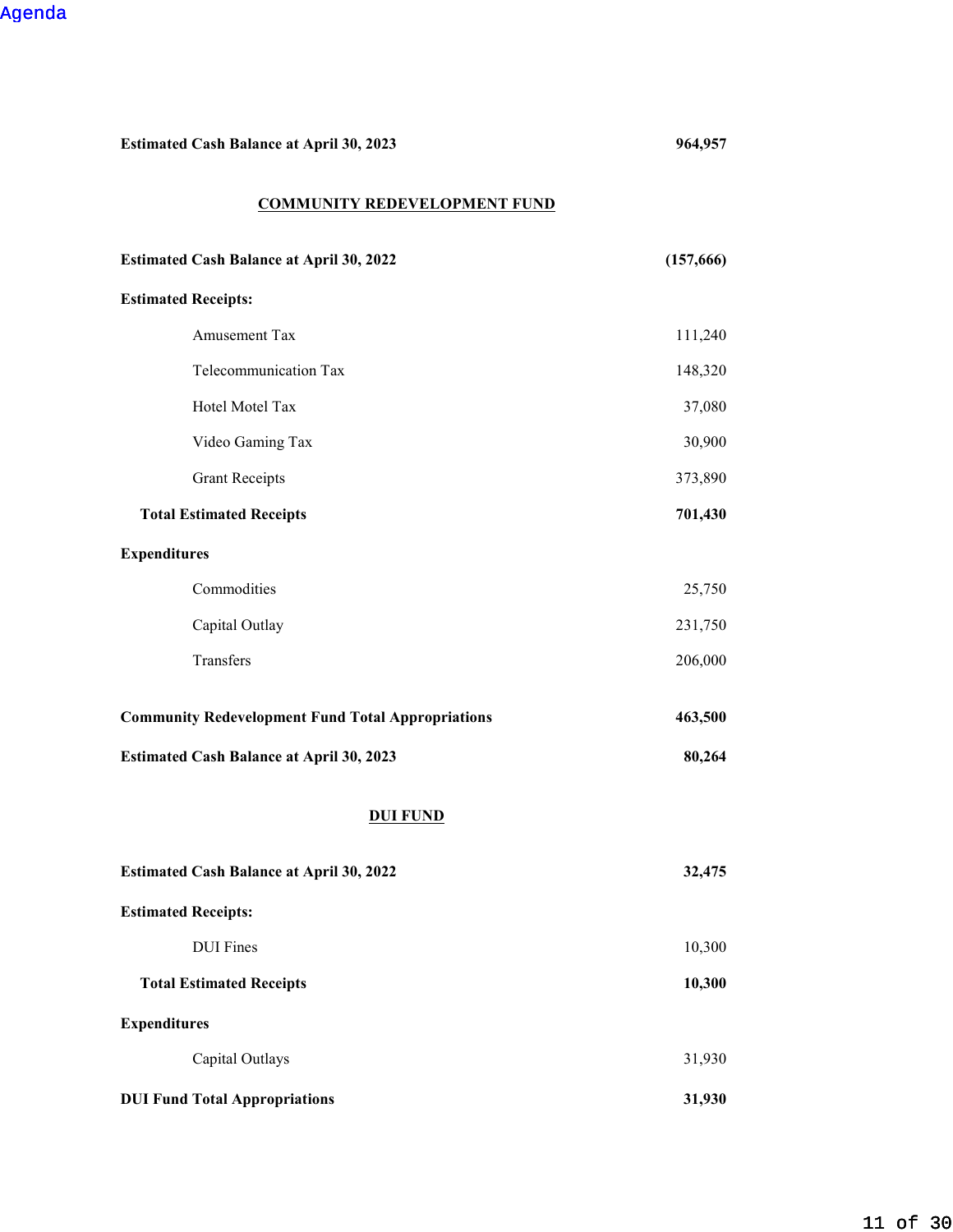| <b>Estimated Cash Balance at April 30, 2023</b>       | 10,845 |  |
|-------------------------------------------------------|--------|--|
| <b>FORFEITURE - STATE</b>                             |        |  |
| <b>Estimated Cash Balance at April 30, 2022</b>       | 32,157 |  |
| <b>Estimated Receipts:</b>                            |        |  |
| Forfeiture                                            | 10,300 |  |
| <b>Total Estimated Receipts</b>                       | 10,300 |  |
| <b>Expenditures</b>                                   |        |  |
| Capital Outlay                                        | 33,122 |  |
| <b>Forfeiture - State Fund Total Appropriations</b>   | 33,122 |  |
| <b>Estimated Cash Balance at April 30, 2023</b>       | 9,335  |  |
| <b>FORFEITURE - FEDERAL</b>                           |        |  |
| <b>Estimated Cash Balance at April 30, 2022</b>       | 18,061 |  |
| <b>Estimated Receipts:</b>                            |        |  |
| Forfeiture                                            | 10,300 |  |
| <b>Total Estimated Receipts</b>                       | 10,300 |  |
| <b>Expenditures</b>                                   |        |  |
| Capital Outlay                                        | 17,528 |  |
| <b>Forfeiture - Federal Fund Total Appropriations</b> | 17,528 |  |
| <b>Estimated Cash Balance at April 30, 2023</b>       | 10,833 |  |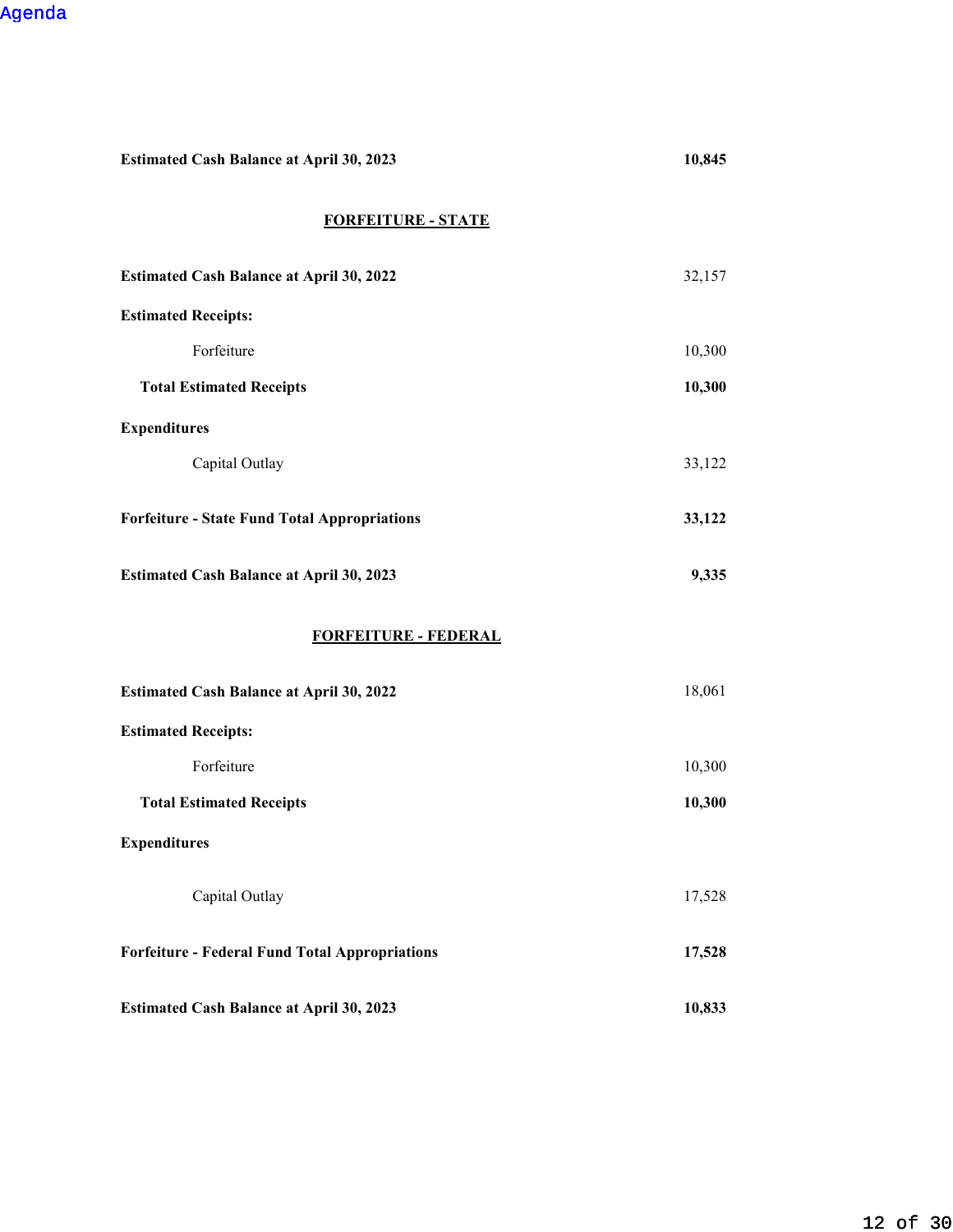## **GRANTS FUND**

| <b>Estimated Cash Balance at April 30, 2022</b> | 328,170   |
|-------------------------------------------------|-----------|
| <b>Total Estimated Receipts</b>                 | $\bf{0}$  |
| <b>Expenditures</b>                             |           |
| Transfers                                       | 328,170   |
| <b>Grant Fund Total Appropriations</b>          | 328,093   |
| <b>Estimated Cash Balance at April 30, 2023</b> | 77        |
| <b>ARPA FUND</b>                                |           |
| <b>Estimated Cash Balance at April 30, 2022</b> | 719,056   |
| <b>Estimated Receipts:</b>                      |           |
| Grant Income                                    | 1,717,056 |
| <b>Total Estimated Receipts</b>                 | 1,717,056 |
| <b>Expenditures</b>                             |           |
| Transfers                                       | 2,436,112 |
| <b>ARPA Fund Total Appropriations</b>           | 2,436,112 |
| <b>Estimated Cash Balance at April 30, 2023</b> | $\bf{0}$  |
| <b>MOTOR FUEL TAX FUND</b>                      |           |
| <b>Estimated Cash Balance at April 30, 2022</b> | 3,225,298 |
| <b>Estimated Receipts:</b>                      |           |
| Interest Income                                 | 10,300    |
| Motor Fuel State Allotment                      | 1,137,625 |
| Rebuild Illinois funds                          | 602,580   |
| <b>Total Estimated Receipts</b>                 | 1,750,505 |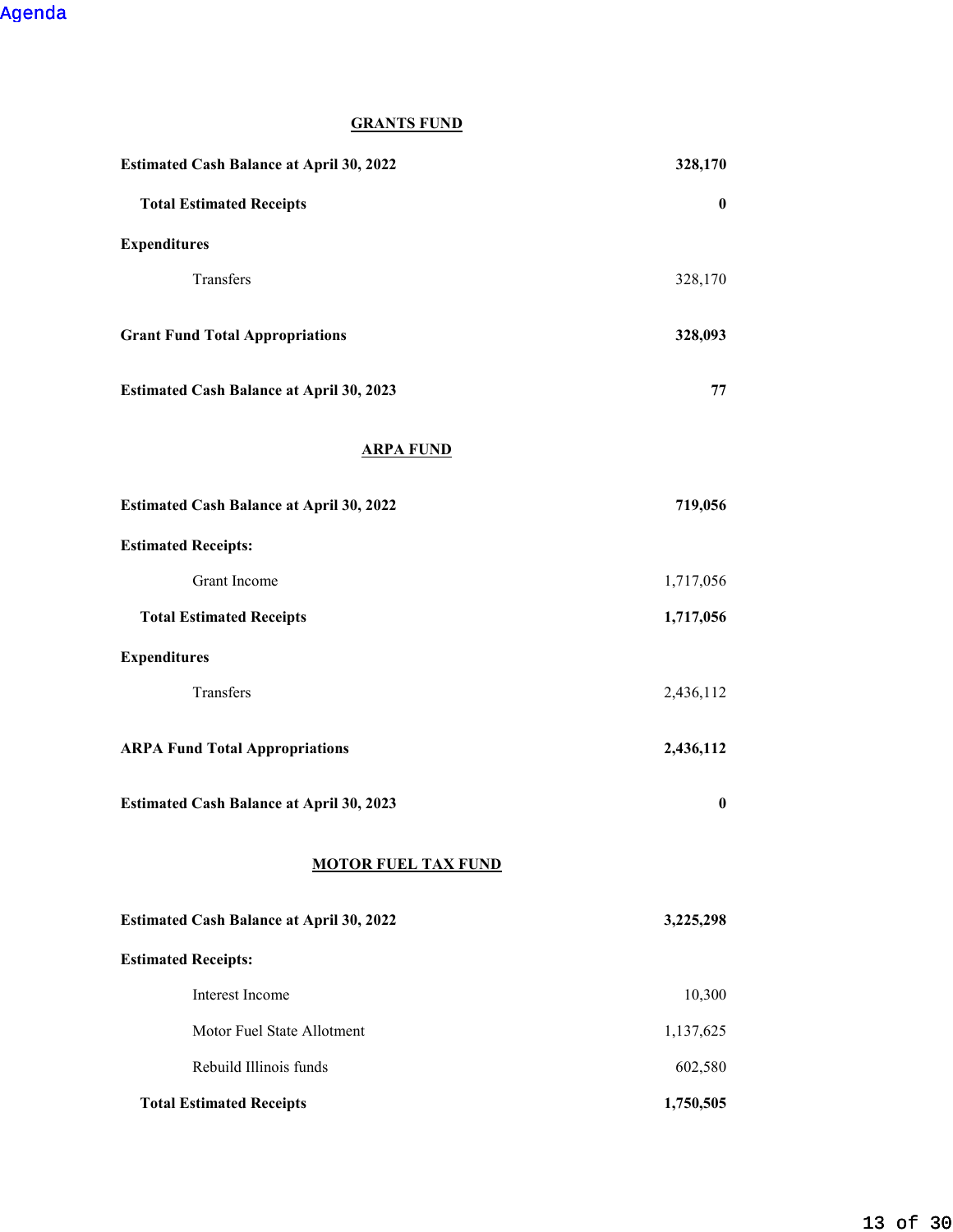| <b>Expenditures</b>                               |            |  |
|---------------------------------------------------|------------|--|
| Repair, Maintenance & Utilities                   | 515,000    |  |
| <b>Contractual Services</b>                       | 777,959    |  |
| Commodities                                       | 485,645    |  |
| Capital Outlays                                   | 799,805    |  |
| Transfers                                         | 103,000    |  |
| <b>Motor Fuel Tax Fund Total Appropriations</b>   | 2,681,409  |  |
| <b>Estimated Cash Balance at April 30, 2023</b>   | 2,294,393  |  |
| <b>PARKS IMPROVEMENT FUND</b>                     |            |  |
| <b>Estimated Cash Balance at April 30, 2022</b>   | (406, 278) |  |
| <b>Estimated Receipts:</b>                        |            |  |
| Hotel Motel Tax                                   | 197,760    |  |
| <b>Total Estimated Receipts</b>                   | 197,760    |  |
| <b>Expenditures</b>                               |            |  |
| Capital Outlays                                   | 197,760    |  |
| <b>Park Improvement Fund Total Appropriations</b> | 197,760    |  |
| <b>Estimated Cash Balance at April 30, 2023</b>   | (406, 278) |  |
| <b>WILDEY OPERATING FUND</b>                      |            |  |
| <b>Estimated Cash Balance at April 30, 2022</b>   | 868,874    |  |
| <b>Estimated Receipts:</b>                        |            |  |
| Rental Income -Marquee Room                       | 38,110     |  |
| Rental Income -Third Floor                        | 38,110     |  |
| Theater Rental                                    | 14,420     |  |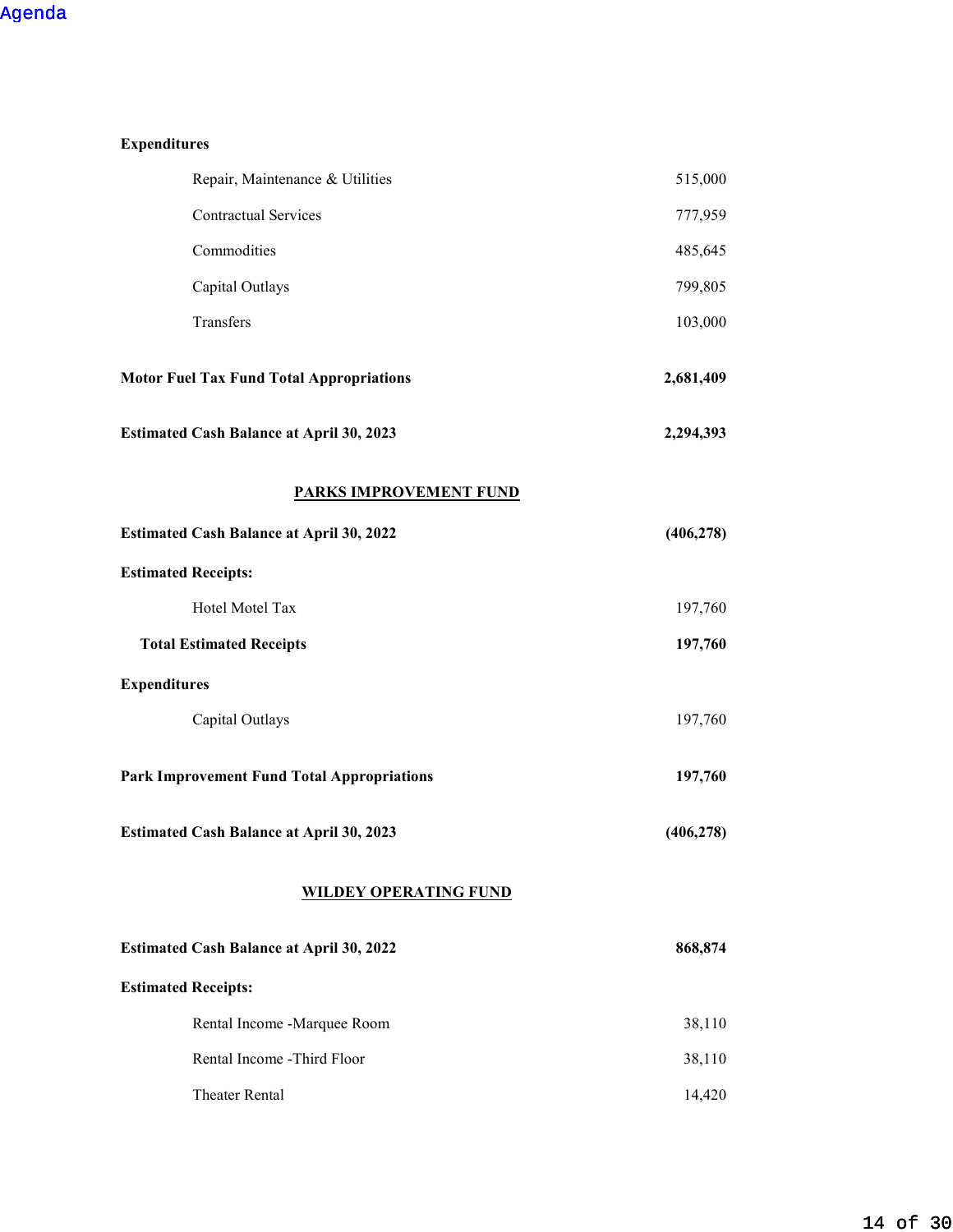| Marquee Msg Rental                                | 2,060     |
|---------------------------------------------------|-----------|
| Interest                                          | 1,030     |
| <b>Ticket Sales</b>                               | 849,750   |
| Concessions-Alcohol                               | 135,188   |
| Concessions                                       | 56,650    |
| <b>General Donations</b>                          | 7,210     |
| Vendini Donations                                 |           |
| Miscellaneous Income                              | 1,030     |
| Gift Certificates                                 | 1,545     |
| Transfers                                         | 337,936   |
| <b>Total Estimated Receipts</b>                   | 1,483,038 |
| <b>Expenditures</b>                               |           |
| Salaries & Wages                                  | 314,178   |
| Employee Benefits & Costs                         | 55,963    |
| <b>Staff Development</b>                          | 2,132     |
| Repair, Maintenance & Utilities                   | 83,590    |
| <b>Contractual Services</b>                       | 643,502   |
| Commodities                                       | 104,957   |
| Capital Outlays                                   | 269,860   |
| <b>Wildey Operating Fund Total Appropriations</b> | 1,474,181 |
| <b>Estimated Cash Balance at April 30, 2023</b>   | 877,731   |
| <b>RETIREMENT FUND</b>                            |           |
| <b>Estimated Cash Balance at April 30, 2022</b>   | 339,062   |
| <b>Estimated Receipts:</b>                        |           |
| Property Tax Receipts                             | 727,864   |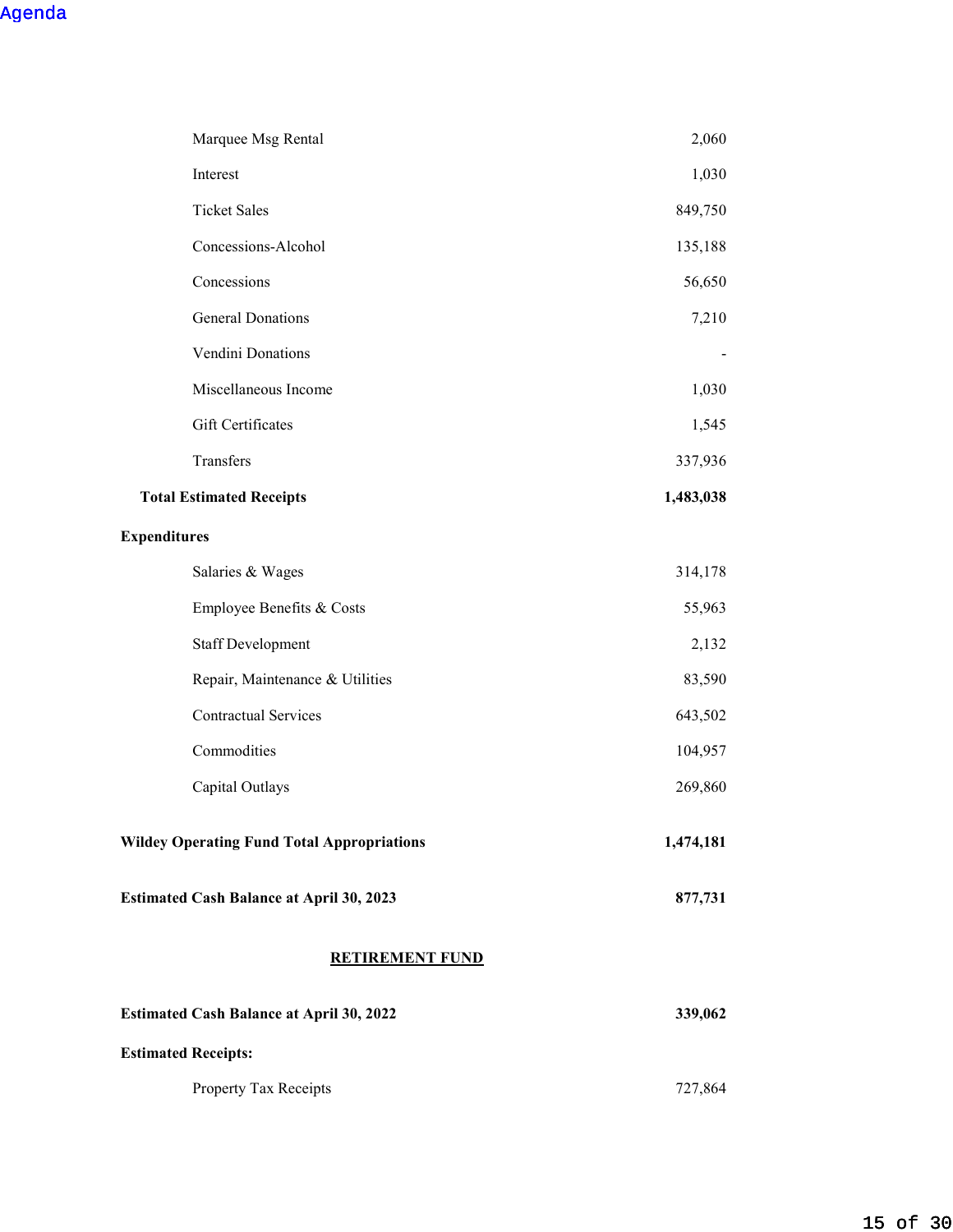| Transfers From Other Funds                       | 72,100  |
|--------------------------------------------------|---------|
| <b>Total Estimated Receipts</b>                  | 799,964 |
| <b>Expenditures</b>                              |         |
| Employee Benefits & Costs                        | 737,938 |
| <b>Retirement Fund Total Appropriations</b>      | 737,938 |
| <b>Estimated Cash Balance at April 30, 2023</b>  | 401,088 |
| <b>SOCIAL SECURITY FUND</b>                      |         |
| <b>Estimated Cash Balance at April 30, 2022</b>  | 45,280  |
| <b>Estimated Receipts:</b>                       |         |
| Property Tax Receipts                            | 632,497 |
| Transfers From Other Funds                       | 63,860  |
| <b>Total Estimated Receipts</b>                  | 696,357 |
| <b>Expenditures</b>                              |         |
| Employee Benefits & Costs                        | 653,626 |
| <b>Social Security Fund Total Appropriations</b> | 653,626 |
| <b>Estimated Cash Balance at April 30, 2023</b>  | 88,012  |
| <b>TOURISM FUND</b>                              |         |
| <b>Estimated Cash Balance at April 30, 2022</b>  | 152,620 |
| <b>Estimated Receipts:</b>                       |         |
| Hotel Motel Tax                                  | 148,320 |
| <b>Total Estimated Receipts</b>                  | 148,320 |

## **Expenditures**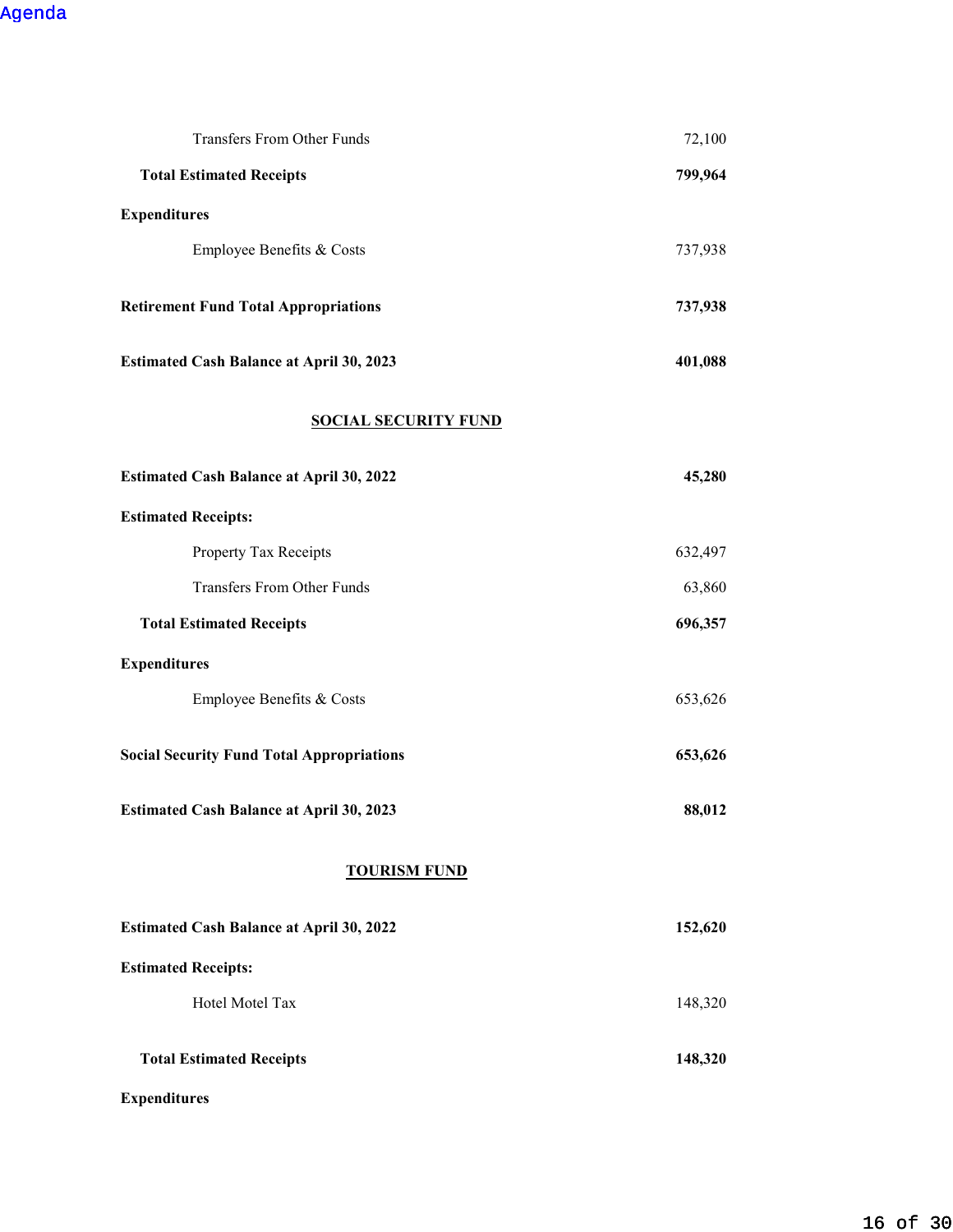| <b>Contractual Services</b>                     | 80,340           |  |
|-------------------------------------------------|------------------|--|
| Commodities                                     | 84,460           |  |
| <b>Tourism Fund Total Appropriations</b>        | 164,800          |  |
| <b>Estimated Cash Balance at April 30, 2023</b> | 136,140          |  |
| <b>TIF #2 FUND</b>                              |                  |  |
| <b>Estimated Cash Balance at April 30, 2022</b> | 1,521,045        |  |
| <b>Estimated Receipts:</b>                      |                  |  |
| Property Tax Receipts                           | 1,318,812        |  |
| <b>Total Estimated Receipts</b>                 | 1,318,812        |  |
| <b>Expenditures</b>                             |                  |  |
| <b>Staff Development</b>                        | 3,502            |  |
| <b>Contractual Services</b>                     | 15,450           |  |
| Commodities                                     | 592,250          |  |
| Transfers                                       | 515,000          |  |
| <b>TIF #2 Fund Total Appropriations</b>         | 1,126,202        |  |
| Estimated Cash Balance at April 30, 2023        | 1,713,655        |  |
| <b>TIF #3 FUND</b>                              |                  |  |
| <b>Estimated Cash Balance at April 30, 2022</b> | 563,000          |  |
| <b>Expenditures</b>                             |                  |  |
| <b>Contractual Services</b>                     | 563,000          |  |
| TIF #3 Fund Total Appropriations                | 563,000          |  |
| <b>Estimated Cash Balance at April 30, 2023</b> | $\boldsymbol{0}$ |  |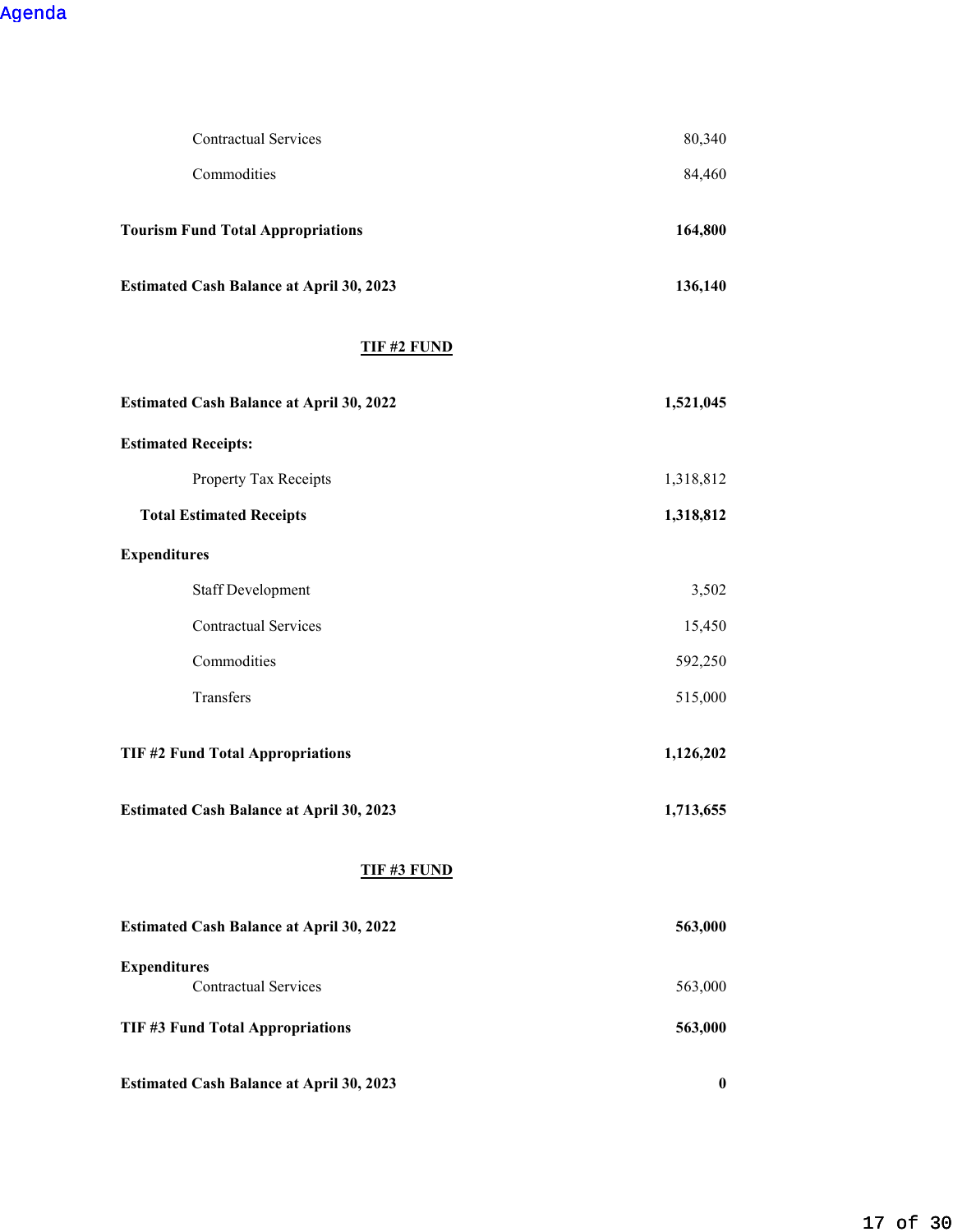## **TIF #4 FUND**

| <b>Estimated Cash Balance at April 30, 2022</b> | 1,262,515 |
|-------------------------------------------------|-----------|
| <b>Estimated Receipts:</b>                      |           |
| Property Tax Receipts                           | 175,842   |
| Interest Income                                 | 5,150     |
| Transfer from Other Funds                       | 515,000   |
| <b>Total Estimated Receipts</b>                 | 695,992   |
| <b>Expenditures</b>                             |           |
| <b>Contractual Services</b>                     | 103,000   |
| Commodities                                     | 1,364,750 |
| Debt Service                                    | 197,951   |
| <b>TIF #4 Fund Total Appropriations</b>         | 1,665,701 |
| <b>Estimated Cash Balance at April 30, 2023</b> | 292,806   |
| <b>PUBLIC SAFETY FUND</b>                       |           |
| <b>Estimated Cash Balance at April 30, 2022</b> | 281,366   |
| <b>Estimated Receipts:</b>                      |           |
| Sales Tax Revenue                               | 1,348,270 |
| <b>Bond Proceeds</b>                            | 5,613,500 |
| Transfer from Other Funds                       | 320,330   |
| <b>Total Estimated Receipts</b>                 | 7,282,100 |
| <b>Expenditures</b>                             |           |
| <b>Contractual Services</b>                     | 355,350   |
| <b>Building</b>                                 | 3,141,500 |
| Vehicles                                        | 1,390,500 |
| Debt Service                                    | 1,322,193 |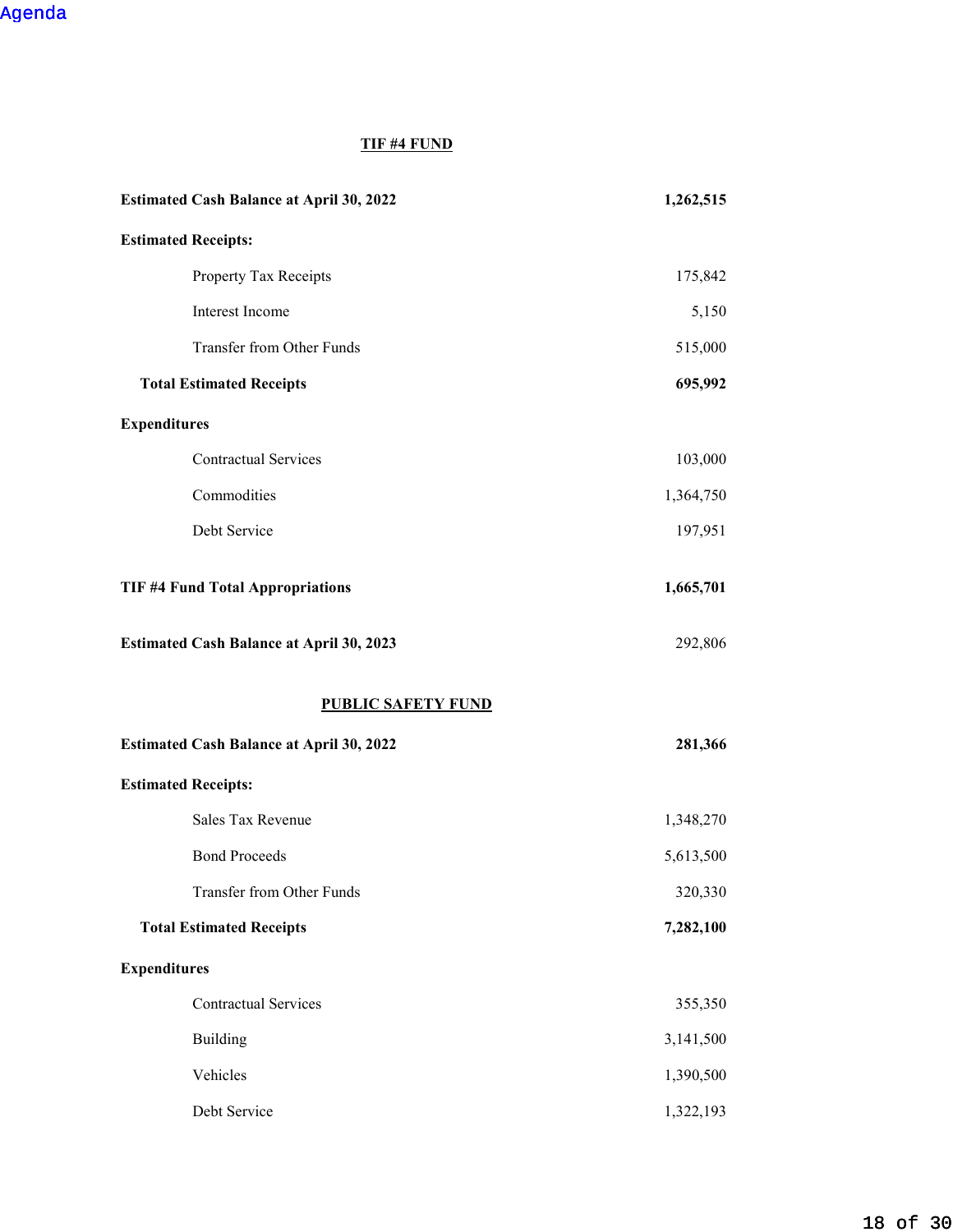| <b>Public Safety Fund Total Appropriations</b>                 | 6,209,543 |
|----------------------------------------------------------------|-----------|
| <b>Estimated Cash Balance at April 30, 2023</b>                | 1,353,923 |
| <b>CAPITAL EQUIPMENT ACQUISITION FUND</b>                      |           |
| <b>Estimated Cash Balance at April 30, 2022</b>                | 784,920   |
| <b>Estimated Receipts:</b>                                     |           |
| Food and Beverage Tax                                          | 1,122,700 |
| <b>Transfers from Other Funds</b>                              | 257,500   |
| <b>Total Estimated Receipts</b>                                | 1,380,200 |
| <b>Expenditures</b>                                            |           |
| Capital Outlays                                                | 1,664,082 |
| <b>Capital Equipment Acquisition Fund Total Appropriations</b> | 1,664,082 |
| <b>Estimated Cash Balance at April 30, 2023</b>                | 501,038   |
| <b>SIUE PUBLIC SAFETY FUND</b>                                 |           |
| <b>Estimated Cash Balance at April 30, 2022</b>                | 379       |
| <b>Estimated Receipts:</b>                                     |           |
| SIUE EFD services                                              | 311,000   |
| <b>Total Estimated Receipts</b>                                | 311,000   |
| <b>Expenditures</b>                                            |           |
| Transfer to Other Funds                                        | 311,000   |
| <b>SIUE Public Safety Fund Total Appropriations</b>            | 311,000   |
| <b>Estimated Cash Balance at April 30, 2023</b>                | 379       |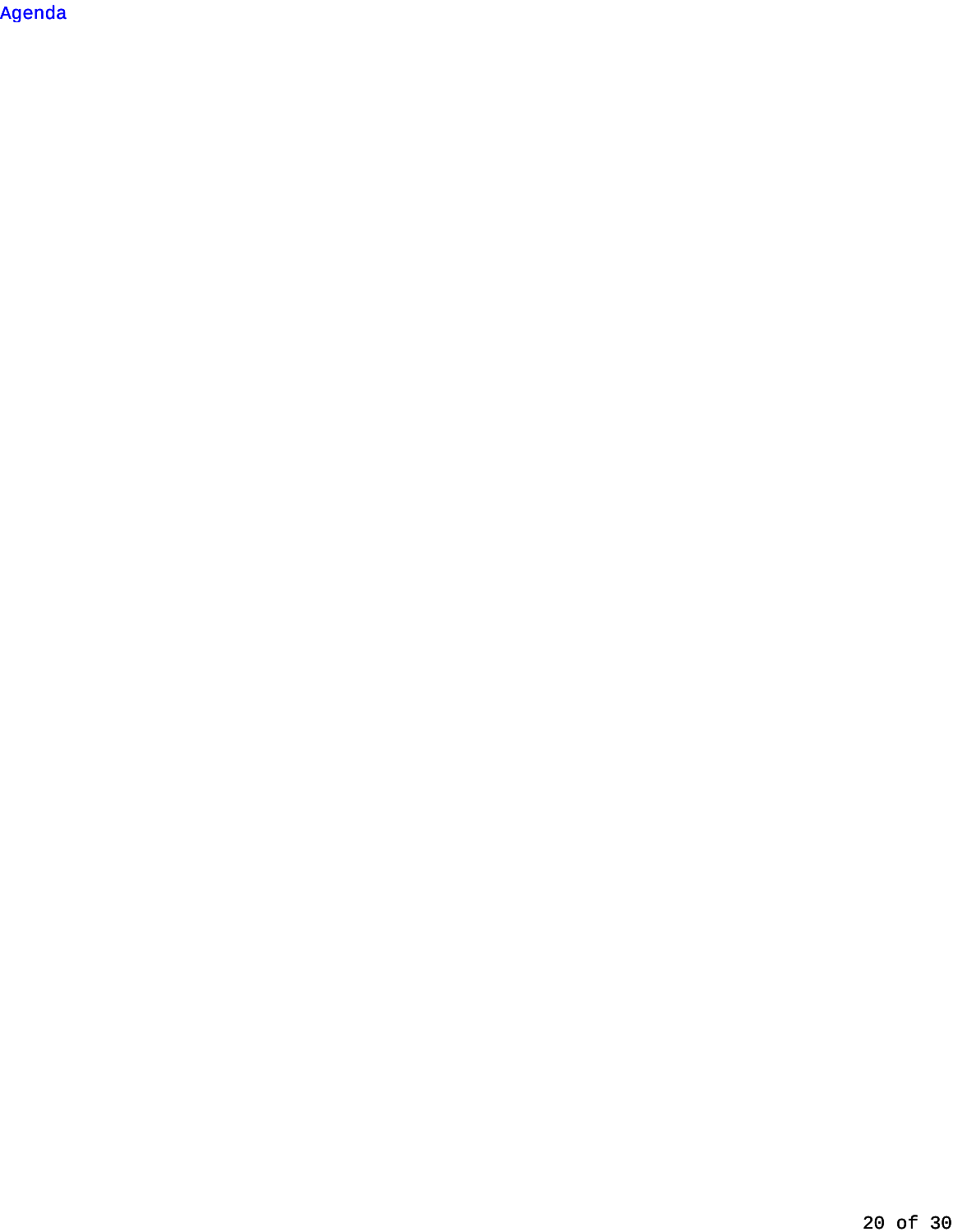#### **PLUMMER FAMILY PARK FUND**

| <b>Estimated Cash Balance at April 30, 2022</b>      | 481,364     |
|------------------------------------------------------|-------------|
| <b>Estimated Receipts:</b>                           |             |
| Motel Tax                                            | 127,003     |
| <b>Grant Receipts</b>                                | 109,720     |
| Donations                                            | 123,600     |
| Transfers from Other Funds                           | 768,380     |
| <b>Total Estimated Receipts</b>                      | 1,128,703   |
| <b>Expenditures</b>                                  |             |
| Debt Service                                         | 1,045,385   |
| <b>Plummer Family Park Fund Total Appropriations</b> | 1,045,385   |
| <b>Estimated Cash Balance at April 30, 2023</b>      | 564,682     |
| <b>RP LUMBER CENTER FUND</b>                         |             |
| <b>Estimated Cash Balance at April 30, 2022</b>      | (2,290,619) |
| <b>Estimated Receipts:</b>                           |             |
| <b>Grant Receipts</b>                                | 2,621,350   |
| Miscellaneous Income                                 | 68,231      |
| Sponsorship/Advertising                              | 385,735     |
| Donations                                            | 637,879     |
| <b>Bond Proceeds</b>                                 |             |
| Transfers from Other Funds                           | 520,150     |
| <b>Total Estimated Receipts</b>                      | 4,233,345   |
| <b>Expenditures</b>                                  |             |
| <b>Contractual Services</b>                          | 2,575       |
|                                                      |             |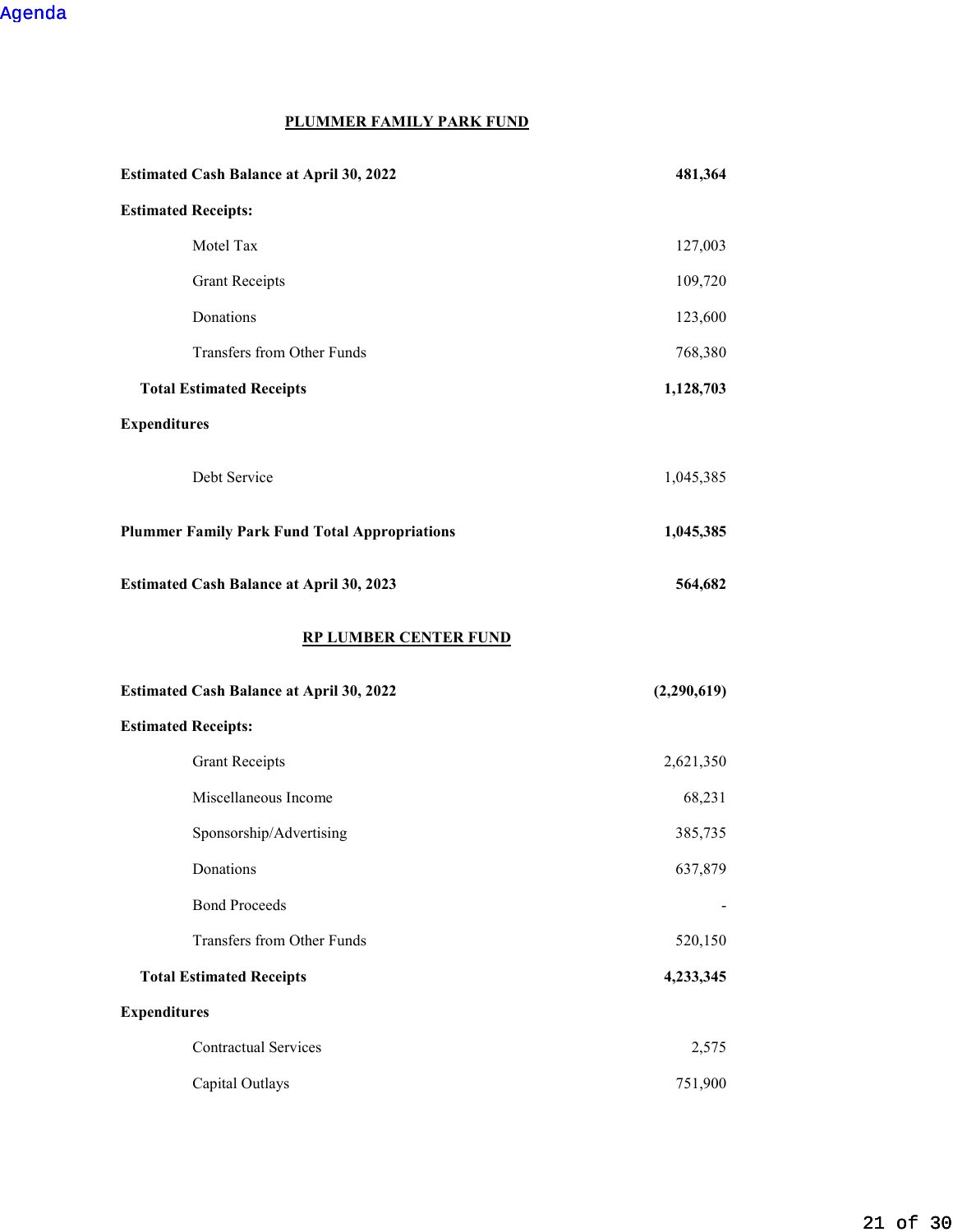| Debt Service                                             | 336,128   |
|----------------------------------------------------------|-----------|
| <b>Plummer Family Park Fund Total Appropriations</b>     | 1,090,603 |
| <b>Estimated Cash Balance at April 30, 2023</b>          | 852,123   |
| <b>INCREMENTAL TAX HOLDING FUND</b>                      |           |
| <b>Estimated Cash Balance at April 30, 2022</b>          | 155,611   |
| <b>Estimated Receipts:</b>                               |           |
| Municipal Sales Tax                                      | 267,839   |
| <b>Total Estimated Receipts</b>                          | 267,839   |
| <b>Expenditures</b>                                      |           |
| Commodities                                              | 214,034   |
| <b>Incremental Tax Holding Fund Total Appropriations</b> | 214,034   |
| <b>Estimated Cash Balance at April 30, 2023</b>          | 209,416   |
| <b>MUNICIPAL FACILITIES FUND</b>                         |           |
| <b>Estimated Cash Balance at April 30, 2022</b>          | (9,156)   |
| <b>Estimated Receipts:</b>                               |           |
| Transfer from Other Funds                                | 47,382    |
| <b>Total Estimated Receipts</b>                          | 47,382    |
| <b>Expenditures</b>                                      |           |
| Debt Service                                             | 46,996    |
| <b>Municipal Facilities Fund Total Appropriations</b>    | 46,996    |
| <b>Estimated Cash Balance at April 30, 2023</b>          | (8,770)   |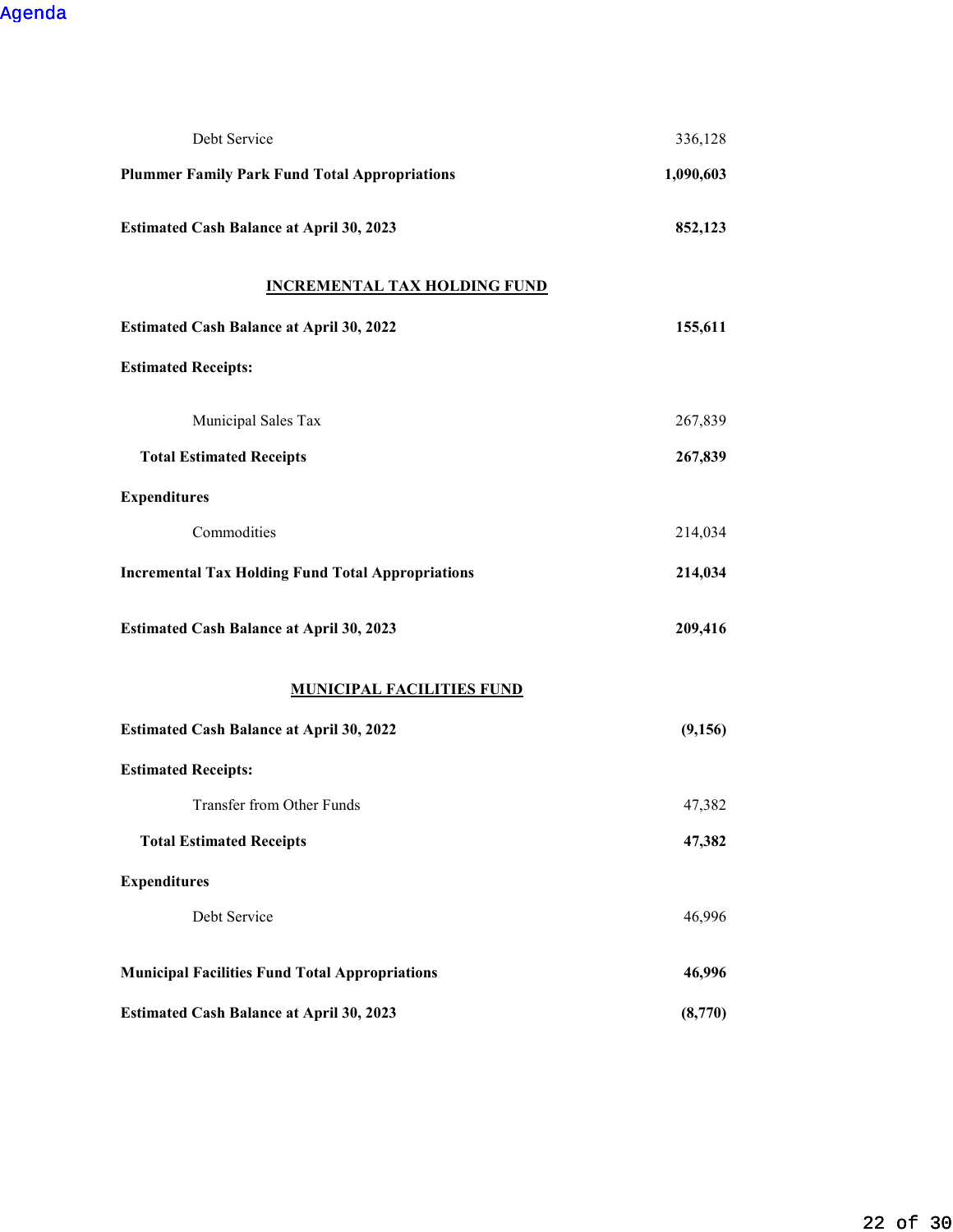## **PUBLIC LIBRARY FUND**

| <b>Estimated Cash Balance at April 30, 2022</b> | 1,807,108  |
|-------------------------------------------------|------------|
| <b>Estimated Receipts:</b>                      |            |
| Property Tax Receipts                           | 1,589,290  |
| Interest Income                                 | 2,060      |
| <b>Grant Receipts</b>                           | 41,200     |
| Replacement Tax-Personal Property               | 25,750     |
| Charges/Fees for Services                       | 11,330     |
| <b>Library Fines</b>                            | 6,180      |
| Photocopy/Print/Fax                             | 5,150      |
| Library Books                                   | 4,635      |
| Miscellaneous Income                            | 515        |
| Memorials                                       | 5,150      |
| <b>Total Estimated Receipts</b>                 | 1,691,260  |
| <b>Expenditures</b>                             |            |
| Salaries & Wages                                | 824,000    |
| Employee Benefits & Costs                       | 255,440    |
| <b>Staff Development</b>                        | 10,815     |
| Repair, Maintenance & Utilities                 | 190,416    |
| <b>Contractual Services</b>                     | 187,079    |
| Commodities                                     | 223,510    |
| <b>Public Library Fund Total Appropriations</b> | 1,691,260  |
| <b>Estimated Cash Balance at April 30, 2023</b> | 1,087,108  |
| <b>GARBAGE FUND</b>                             |            |
| <b>Estimated Cash Balance at April 30, 2022</b> | (187, 372) |

**Estimated Receipts:**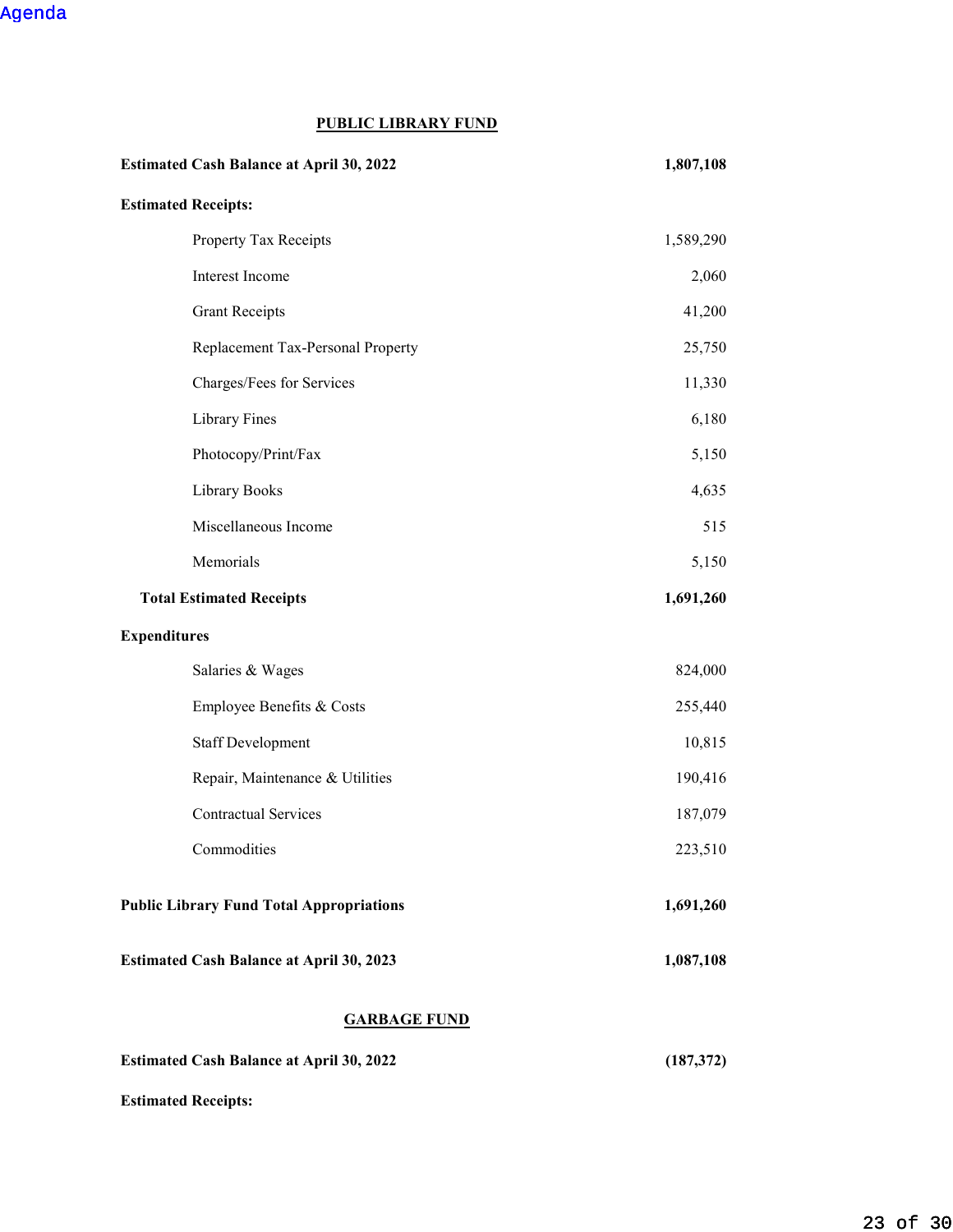| Charges for Services                            | 1,970,271   |
|-------------------------------------------------|-------------|
| <b>Total Estimated Receipts</b>                 | 1,970,271   |
| <b>Expenditures</b>                             |             |
| <b>Contractual Services</b>                     | 1,970,271   |
| <b>Garbage Fund Total Appropriations</b>        | 1,970,271   |
| <b>Estimated Cash Balance at April 30, 2023</b> | (187, 372)  |
| <b>WATER O &amp; M FUND</b>                     |             |
| <b>Estimated Cash Balance at April 30, 2022</b> | (5,629,569) |
| <b>Estimated Receipts:</b>                      |             |
| Charges for Services                            | 6,389,090   |
| Tap on Fees                                     | 103,000     |
| <b>Reconnect Fees</b>                           | 12,875      |
| <b>Construction Meters</b>                      | 206         |
| <b>Activation Fees</b>                          | 46,350      |
| Miscellaneous Income                            | 10,815      |
| <b>Total Estimated Receipts</b>                 | 6,562,336   |
| <b>Expenditures</b>                             |             |
| Salaries & Wages                                | 872,672     |
| Employee Benefits & Costs                       | 286,518     |
| <b>Staff Development</b>                        | 1,854       |
| Repair, Maintenance & Utilities                 | 1,083,740   |
| <b>Contractual Services</b>                     | 1,015,006   |
| Commodities                                     | 985,195     |
| Debt Service                                    | 5,150       |
| Transfers                                       | 1,012,968   |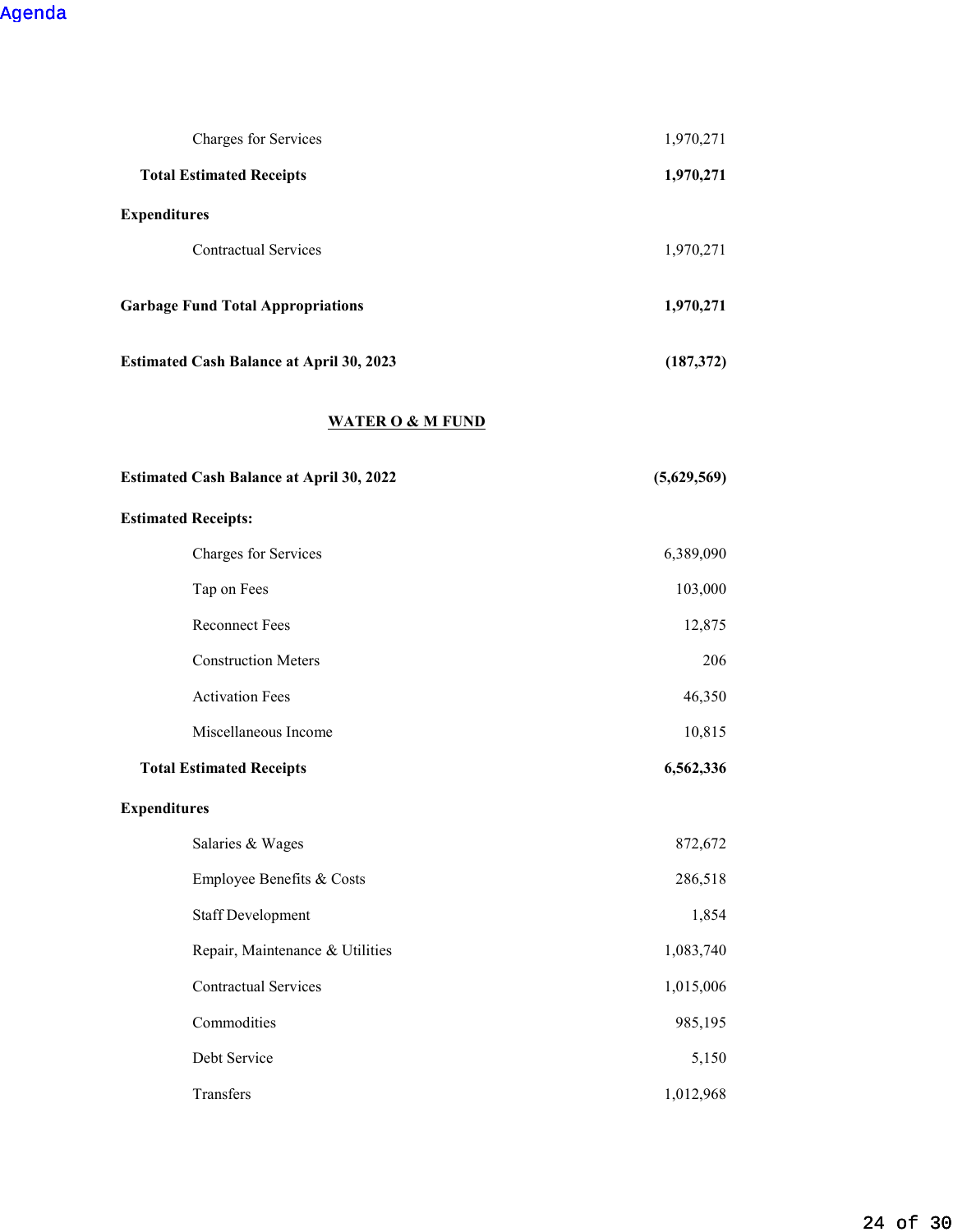| Water O & M Fund Total Appropriations                                     | 5,263,103   |
|---------------------------------------------------------------------------|-------------|
| <b>Estimated Cash Balance at April 30, 2023</b>                           | (4,330,336) |
| <u>WATER CAPITAL IMPROVEMENT, REPAIR &amp;</u><br><b>MAINTENANCE FUND</b> |             |
| <b>Estimated Cash Balance at April 30, 2022</b>                           | (75, 582)   |
| <b>Estimated Receipts:</b>                                                |             |
| Transfer from Other Funds                                                 | 262,650     |
| <b>Total Estimated Receipts</b>                                           | 262,650     |
| <b>Expenditures</b>                                                       |             |
| Debt Service                                                              | 232,439     |
| <b>Contractual Services</b>                                               | 25,750      |
| <b>Total Appropriations</b>                                               | 258,189     |
| <b>Estimated Cash Balance at April 30, 2023</b>                           | (71, 121)   |
| <b>WATER SYSTEM IMPROVEMENT FUND</b>                                      |             |
| <b>Estimated Cash Balance at April 30, 2022</b>                           | 2,515,543   |
| <b>Estimated Receipts:</b>                                                |             |
| Tap on Fees                                                               | 82,400      |
| Transfer from Other Funds                                                 | 2,697,628   |
| <b>Total Estimated Receipts</b>                                           | 2,780,027   |
| <b>Expenditures</b>                                                       |             |
| <b>Contractual Services</b>                                               | 51,500      |
| Capital Outlay                                                            | 2,688,300   |
| Debt Service                                                              | 34,079      |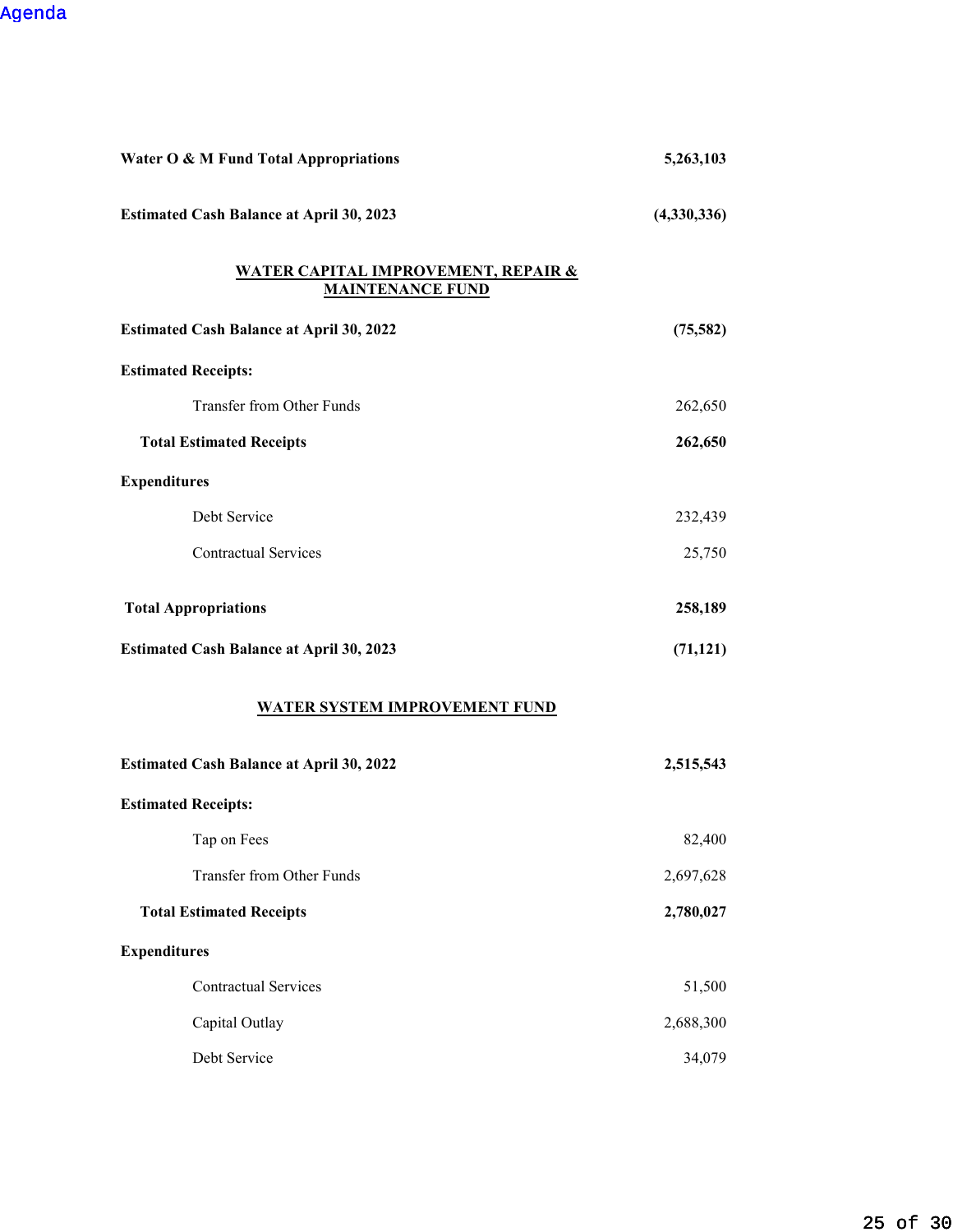| <b>Water System Improvement Fund Total Appropriations</b> | 2,773,878 |
|-----------------------------------------------------------|-----------|
| <b>Estimated Cash Balance at April 30, 2023</b>           | 2,521,692 |
| <b>WATER DEBT SERVICE FUND</b>                            |           |
| <b>Estimated Cash Balance at April 30, 2022</b>           | (7, 730)  |
| <b>Estimated Receipts:</b>                                |           |
| Transfer from Other Funds                                 | 379,174   |
| <b>Total Estimated Receipts</b>                           | 379,174   |
| <b>Expenditures</b>                                       |           |
| Debt Service                                              | 379,174   |
| <b>Water Debt Service Fund Total Appropriations</b>       | 379,174   |
| <b>Estimated Cash Balance at April 30, 2023</b>           | (7,730)   |
| <b>SEWER O &amp; M FUND</b>                               |           |
|                                                           |           |
| <b>Estimated Cash Balance at April 30, 2022</b>           | 5,849,857 |
| <b>Estimated Receipts:</b>                                |           |
| Interest Income                                           | 10,300    |
| Charges for Services                                      | 5,094,665 |
| Tap on Fees                                               | 592,250   |
| Dunlap Grind Pumps                                        | 18,293    |
| Miscellaneous Income                                      | 1,030     |
| <b>Total Estimated Receipts</b>                           | 5,716,538 |
| <b>Expenditures</b>                                       |           |
| Salaries & Wages                                          | 454,840   |
| Employee Benefits & Costs                                 | 155,957   |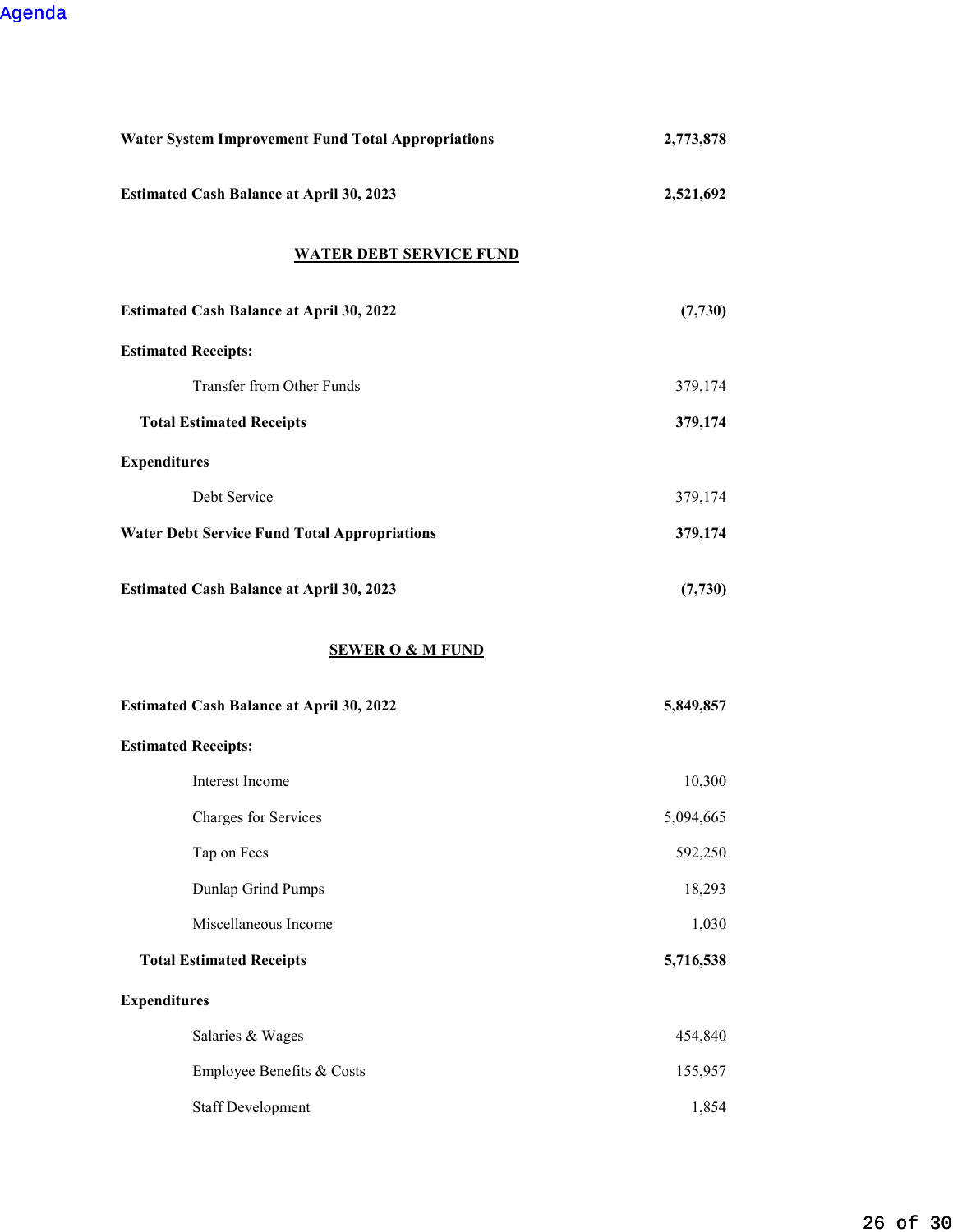| Repair, Maintenance & Utilities                           | 1,123,009   |
|-----------------------------------------------------------|-------------|
| <b>Contractual Services</b>                               | 1,833,019   |
| Commodities                                               | 52,295      |
| Capital Outlays                                           | 76,220      |
| Transfers                                                 | 1,984,124   |
| <b>Sewer O &amp; M Fund Total Appropriations</b>          | 5,681,318   |
| <b>Estimated Cash Balance at April 30, 2023</b>           | 5,885,077   |
| <b>SEWER SYSTEM IMPROVEMENT FUND</b>                      |             |
| <b>Estimated Cash Balance at April 30, 2022</b>           | (2,703,561) |
| <b>Estimated Receipts:</b>                                |             |
| <b>Connection Fees</b>                                    | 521,007     |
| Miscellaneous Income                                      | 1,030       |
| Transfers from Other Funds                                | 1,751,000   |
| <b>Total Estimated Receipts</b>                           | 2,273,036   |
| <b>Expenditures</b>                                       |             |
| <b>Contractual Services</b>                               | 2,312,350   |
| <b>Sewer System Improvement Fund Total Appropriations</b> | 2,312,350   |
| <b>Estimated Cash Balance at April 30, 2023</b>           | (2,742,874) |
| <b>GROUP HEALTH INSURANCE FUND</b>                        |             |
| <b>Estimated Cash Balance at April 30, 2022</b>           | 60,845      |
| <b>Estimated Receipts:</b>                                |             |
| Interest Income                                           | 371         |
| Insurance Retired/COBRA                                   | 348,964     |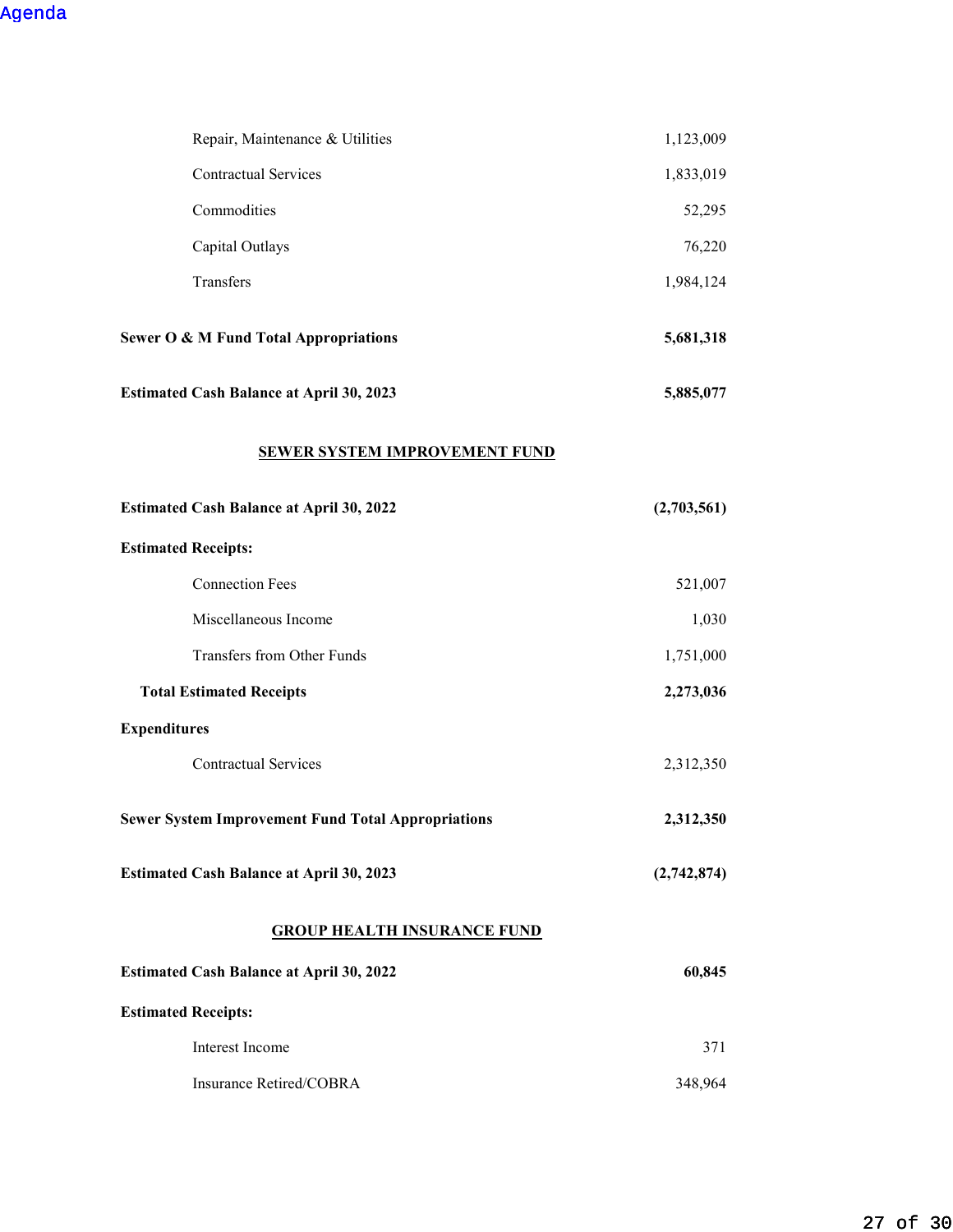| Payroll Deduction Employee                                             | 494,894   |
|------------------------------------------------------------------------|-----------|
| Payroll Deduction Employer                                             | 2,918,608 |
| Payroll Deduction Employee                                             | 185,400   |
| Miscellaneous Income                                                   | 2,060     |
| <b>Total Estimated Receipts</b>                                        | 3,950,297 |
| <b>Expenditures</b>                                                    |           |
| <b>Contractual Services</b>                                            | 3,917,460 |
| <b>Group Health Insurance Fund Total Appropriations</b>                | 3,917,460 |
| <b>Estimated Cash Balance at April 30, 2023</b>                        | 93,681    |
| <b>ST. LOUIS STREET SPECIAL SERVICE AREA</b>                           |           |
| <b>Estimated Cash Balance at April 30, 2022</b>                        | (494)     |
| <b>Estimated Receipts:</b>                                             |           |
| Property Tax Receipts                                                  | 33,121    |
| <b>Total Estimated Receipts</b>                                        | 33,121    |
| <b>Expenditures</b>                                                    |           |
| Debt Service                                                           | 32,769    |
| <b>St. Louis Street Special Service Area Fund Total Appropriations</b> | 32,769    |
| <b>Estimated Cash Balance at April 30, 2023</b>                        | (143)     |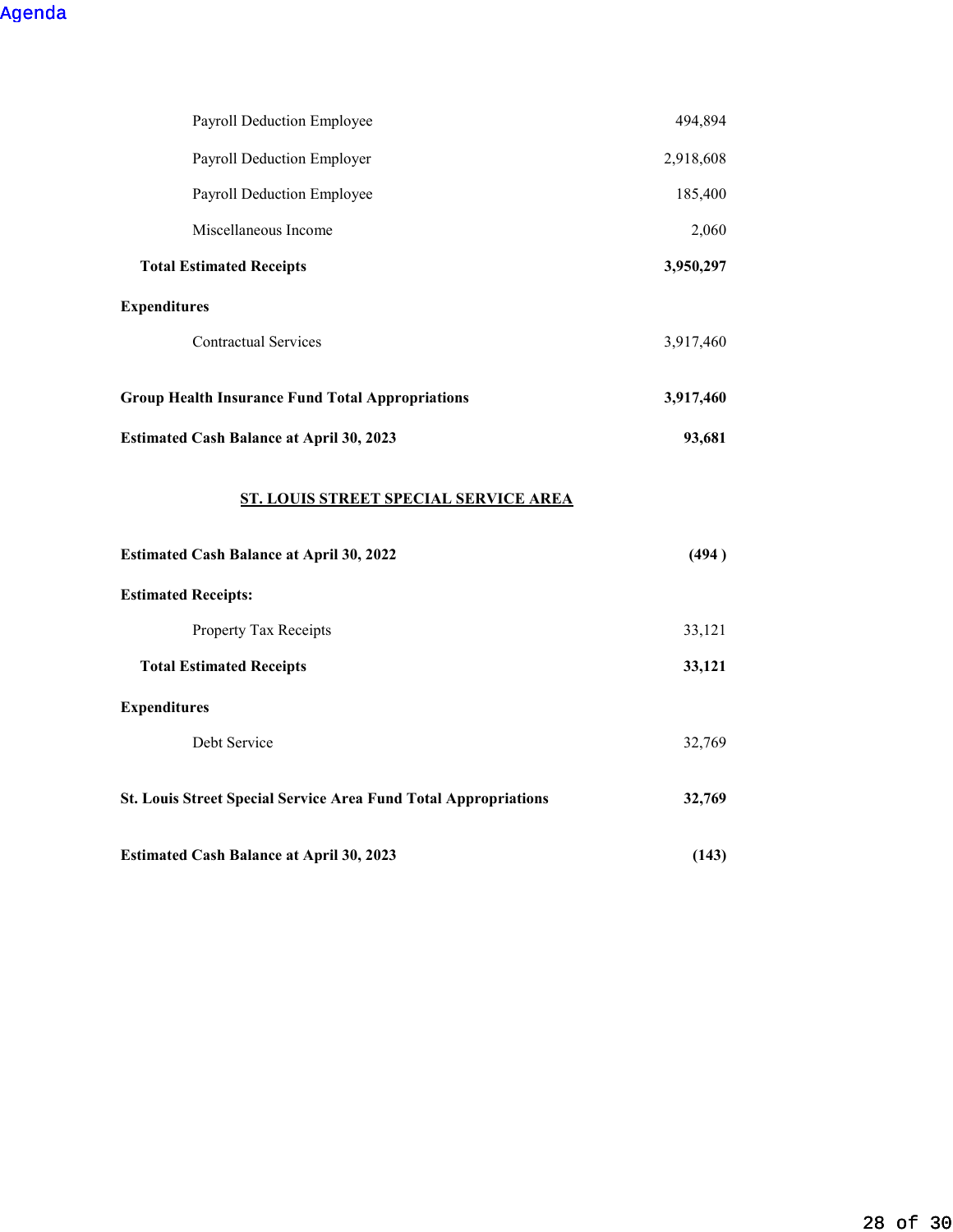## **SUMMARY OF APPROPRIATIONS**

| General Fund                                    | 26,024,861 |
|-------------------------------------------------|------------|
| Plummer Family Park Operating                   | 387,795    |
| <b>RPL Center Operating</b>                     | 1,012,326  |
| Annexation                                      | 21,164     |
| Capital Improvement                             | 6,085,563  |
| <b>Community Redevelopment</b>                  | 463,500    |
| DUI                                             | 31,930     |
| Forfeiture Fund - State                         | 33,122     |
| Forfeiture Fund - Federal                       | 17,528     |
| Grants                                          | 328,093    |
| ARPA                                            | 2,436,112  |
| Motor Fuel Tax                                  | 2,681,409  |
| Parks Improvement                               | 197,760    |
| <b>Wildey Operating</b>                         | 1,474,181  |
| Retirement                                      | 737,938    |
| Social Security                                 | 653,626    |
| Tourism                                         | 164,800    |
| <b>TIF #2</b>                                   | 1,126,202  |
| TIF #3                                          | 579,890    |
| <b>TIF #4</b>                                   | 1,665,701  |
| Public Safety Facility                          | 6,209,543  |
| Capital Equipment Acquisition                   | 1,664,082  |
| SIUE Public Safety                              | 311,000    |
| Plummer Family Park                             | 1,045,385  |
| Ice Rink/Teen Center                            | 1,090,603  |
| Incremental Tax Holding                         | 214,034    |
| Municipal Facilities                            | 46,996     |
| Public Library                                  | 1,691,260  |
| Garbage                                         | 1,970,271  |
| Water O&M                                       | 5,263,103  |
| Water Capital Improvement, Repair & Maintenance | 258,189    |
| Water System Improvement                        | 2,773,879  |
| Water Debt Service                              | 379,174    |
| Sewer O&M                                       | 5,681,318  |
| Sewer System Improvement                        | 2,312,350  |
| Group Health Insurance                          | 3,917,461  |
| St. Louis Street Special Service Area           | 32,769     |
|                                                 |            |

**TOTAL APPROPRIATIONS** 80,984,919